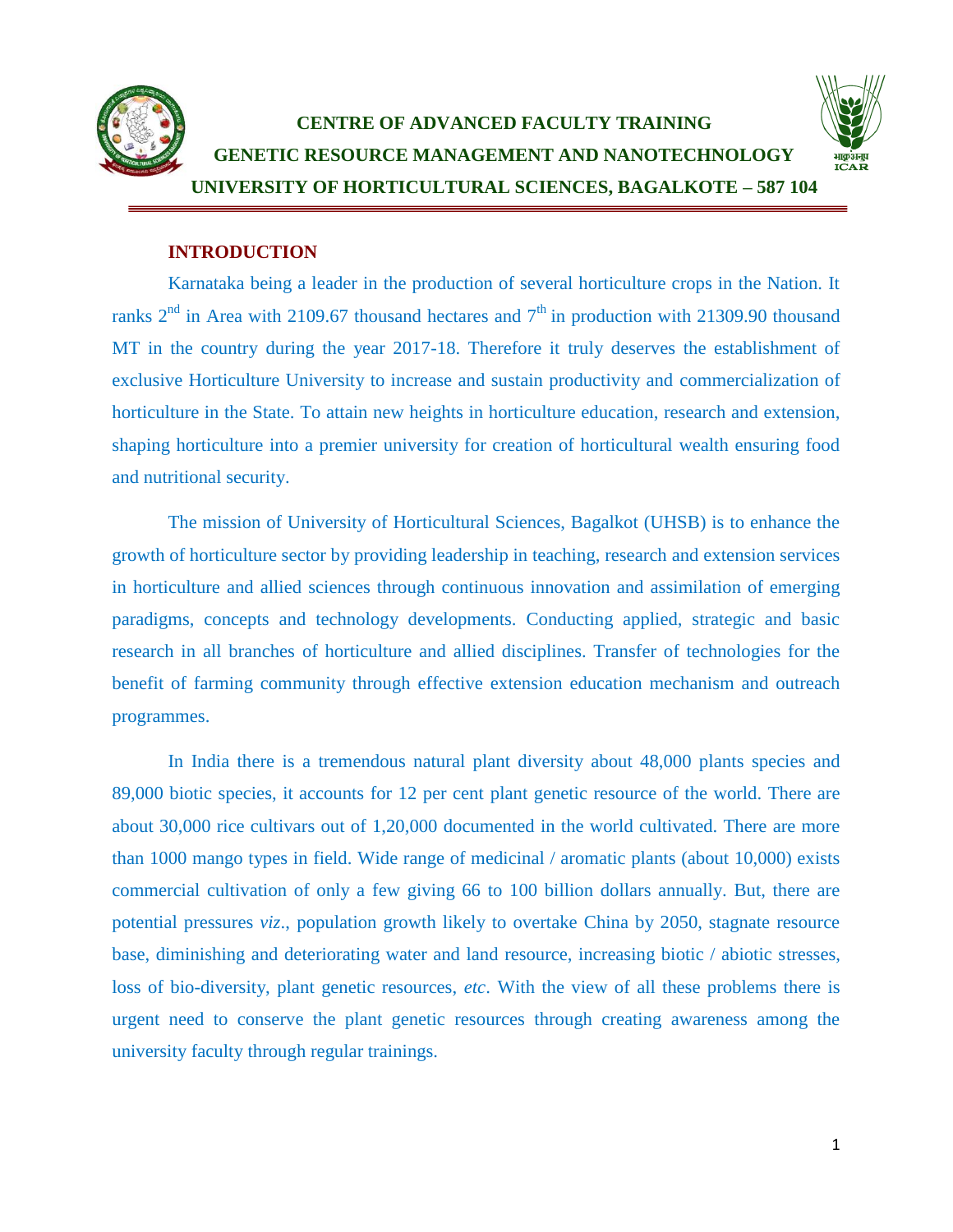#### **OBJECTIVES OF THE PROJECT**

- 1. To become national leader in plant genetic resources and their conservation strategies with special emphasis on horticulture genetic resources of Karnataka state
- 2. To organize national level training programmes for improving the competence of the faculty of various SAU's and ICAR institutes on horticulture genetic resources and their conservation strategies including nano technology
- 3. To strengthen the teaching, research and extension activities by providing advanced infrastructure facilities and specific equipments for both under graduate and post graduate students of the university
- 4. To bring out scientific / technical publications on all aspects related to horticulture genetic resources and their conservation strategies including nano-technology

### **FACULTY STRENGTH**

#### CAFT Director: **Dr. K. M. Indiresh,**

Vice Chancellor, Director of Education & ICAR Nodal Officer,

University of Horticultural Sciences, Bagalkote – 587 104

Year of establishment of CAFT Centre at UHS, Bagalkote: **2017**

| Sl.<br>No.     | <b>Name of the faculty</b>                                 | <b>Area of specialization</b>                   |  |  |  |  |  |
|----------------|------------------------------------------------------------|-------------------------------------------------|--|--|--|--|--|
| I              | <b>Department of Biotechnology</b>                         |                                                 |  |  |  |  |  |
|                | <b>Professor</b>                                           |                                                 |  |  |  |  |  |
|                | Dr. R. C. Jagadeesha                                       | Breeding of self pollinated horticultural crops |  |  |  |  |  |
| $\overline{2}$ | Dr. B. Fakrudin                                            | Production of transgenic plants                 |  |  |  |  |  |
|                | <b>Assistant Professor</b>                                 |                                                 |  |  |  |  |  |
| 3              | Dr. R. K. Ramachandra                                      | Mutation and ploy-ploidy breeding               |  |  |  |  |  |
| $\overline{4}$ | Dr. G. K. Halesh                                           | Genetic engineering                             |  |  |  |  |  |
| 5              | Dr. S. C. Venkatesha                                       | Molecular markers                               |  |  |  |  |  |
| 6              | Mr. Mohankumar S.<br>Physiological disorders in vegetables |                                                 |  |  |  |  |  |
| 7              | Seed production techniques<br>Dr. H. M. Pallavi            |                                                 |  |  |  |  |  |
| 8              | Mrs. Jayashree Ugalat                                      | Carbohydrates, lipids and vitamins              |  |  |  |  |  |
| 9              | Dr. G. Raghavendra                                         | Molecular studies in fruits and vegetables      |  |  |  |  |  |
| $\mathbf{I}$   | <b>Department of Fruit Science</b>                         |                                                 |  |  |  |  |  |
|                | <b>Professor</b>                                           |                                                 |  |  |  |  |  |
| 10             | Dr. D. R. Patil                                            | Pomegranate and grapes                          |  |  |  |  |  |
| 11             | Dr. G. S. K. Swamy                                         | Jamun and jack                                  |  |  |  |  |  |
| 12             | Dr. Kulapati Hipparagi                                     | <b>Citrus fruits</b>                            |  |  |  |  |  |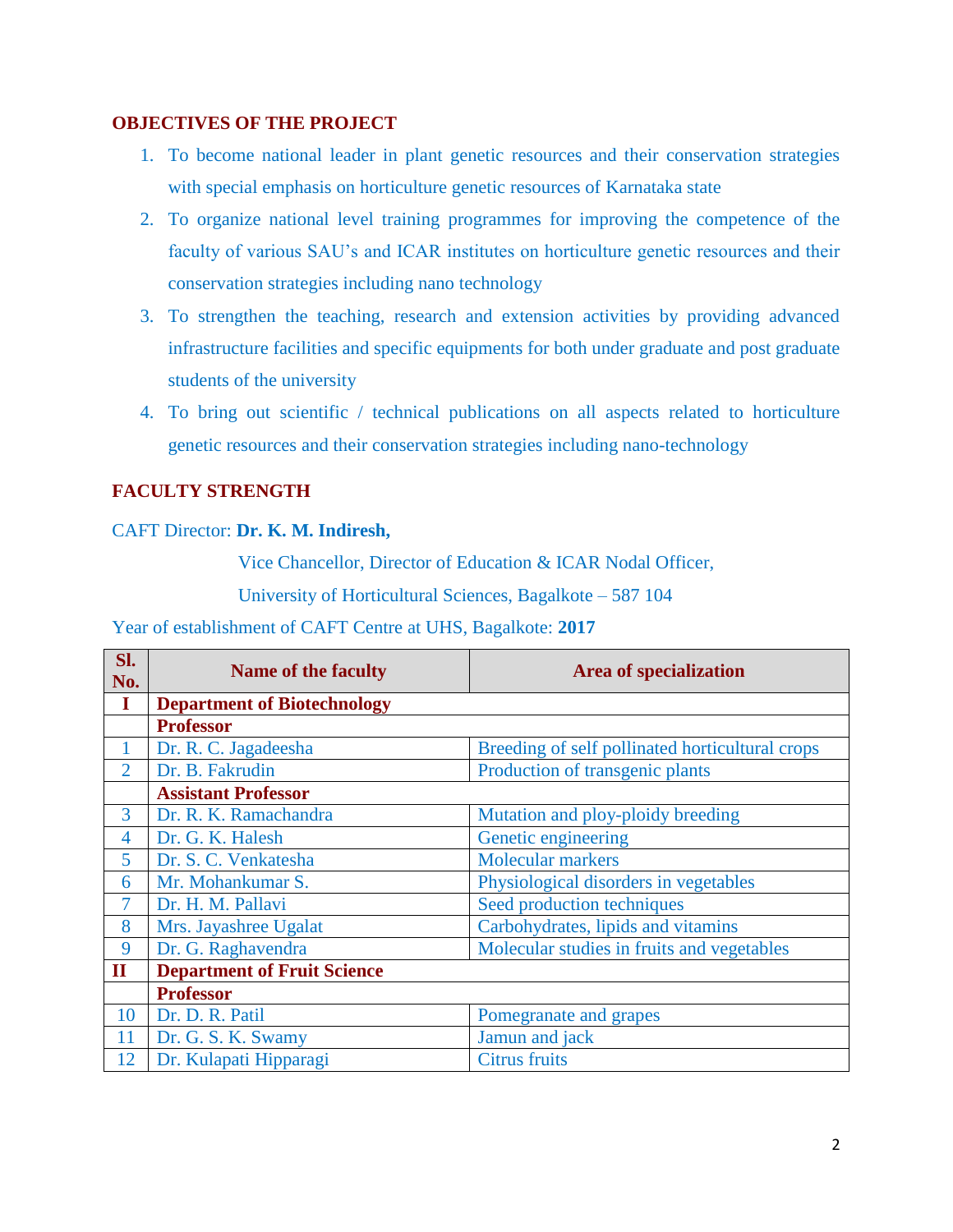| Ш                       | <b>Department of Vegetable Science</b>                                          |                                                         |  |  |  |  |
|-------------------------|---------------------------------------------------------------------------------|---------------------------------------------------------|--|--|--|--|
| I                       | <b>Professor</b>                                                                |                                                         |  |  |  |  |
| 13                      | Dr. K. M. Indiresh<br>Artichoke, Endive Jerusalem, Lettuce                      |                                                         |  |  |  |  |
| 14                      | Dr. H. B. Patil<br>Onion                                                        |                                                         |  |  |  |  |
|                         | <b>Assistant Professor</b>                                                      |                                                         |  |  |  |  |
| 15                      | Dr. Amarananjundeswara                                                          | Potato                                                  |  |  |  |  |
| 16                      | Dr. Shashikanth Evoor                                                           | Gourds                                                  |  |  |  |  |
| IV                      | <b>Plantation, Spices, Medicinal and Aromatic Crops</b>                         |                                                         |  |  |  |  |
| $\mathbf I$             | <b>Professor</b>                                                                |                                                         |  |  |  |  |
| 17                      | Dr. Laxminarayana Hegde                                                         | Cardmom, Black pepper and long pepper                   |  |  |  |  |
| 18                      | Dr. N. K. Hegde<br>Arecanut and ginger                                          |                                                         |  |  |  |  |
| 19                      | Dr. Vishnuvardhana<br><b>Plantation crops</b>                                   |                                                         |  |  |  |  |
|                         | <b>Assistant Professor</b>                                                      |                                                         |  |  |  |  |
| 20                      | Dr. B. N. Maruthiprasad                                                         | Safed Musli and black cumin                             |  |  |  |  |
| $\overline{\mathbf{V}}$ | <b>Floriculture and Landscape Architecture</b>                                  |                                                         |  |  |  |  |
|                         | <b>Professor</b>                                                                |                                                         |  |  |  |  |
| 21                      | Dr. Balaji S. Kulkarni                                                          | Chrysanthemum, gladiolus, gomphrena and<br>spider lilly |  |  |  |  |
|                         | <b>Associate Professor</b>                                                      |                                                         |  |  |  |  |
| 22                      | Dr. G. K. Seetharam                                                             | Anthurium and carnation                                 |  |  |  |  |
| VI                      | <b>Post - Harvest Technology</b>                                                |                                                         |  |  |  |  |
|                         | <b>Professor</b>                                                                |                                                         |  |  |  |  |
| 23                      | Post harvest management of vegetable and tuber<br>Dr. Ramachandra Naik<br>crops |                                                         |  |  |  |  |
| VII                     | <b>Department of Plant Pathology</b>                                            |                                                         |  |  |  |  |
|                         | <b>Associate Professor</b>                                                      |                                                         |  |  |  |  |
| 24                      | Dr. M. P. Basavarajappa                                                         | <b>Beetlevine</b>                                       |  |  |  |  |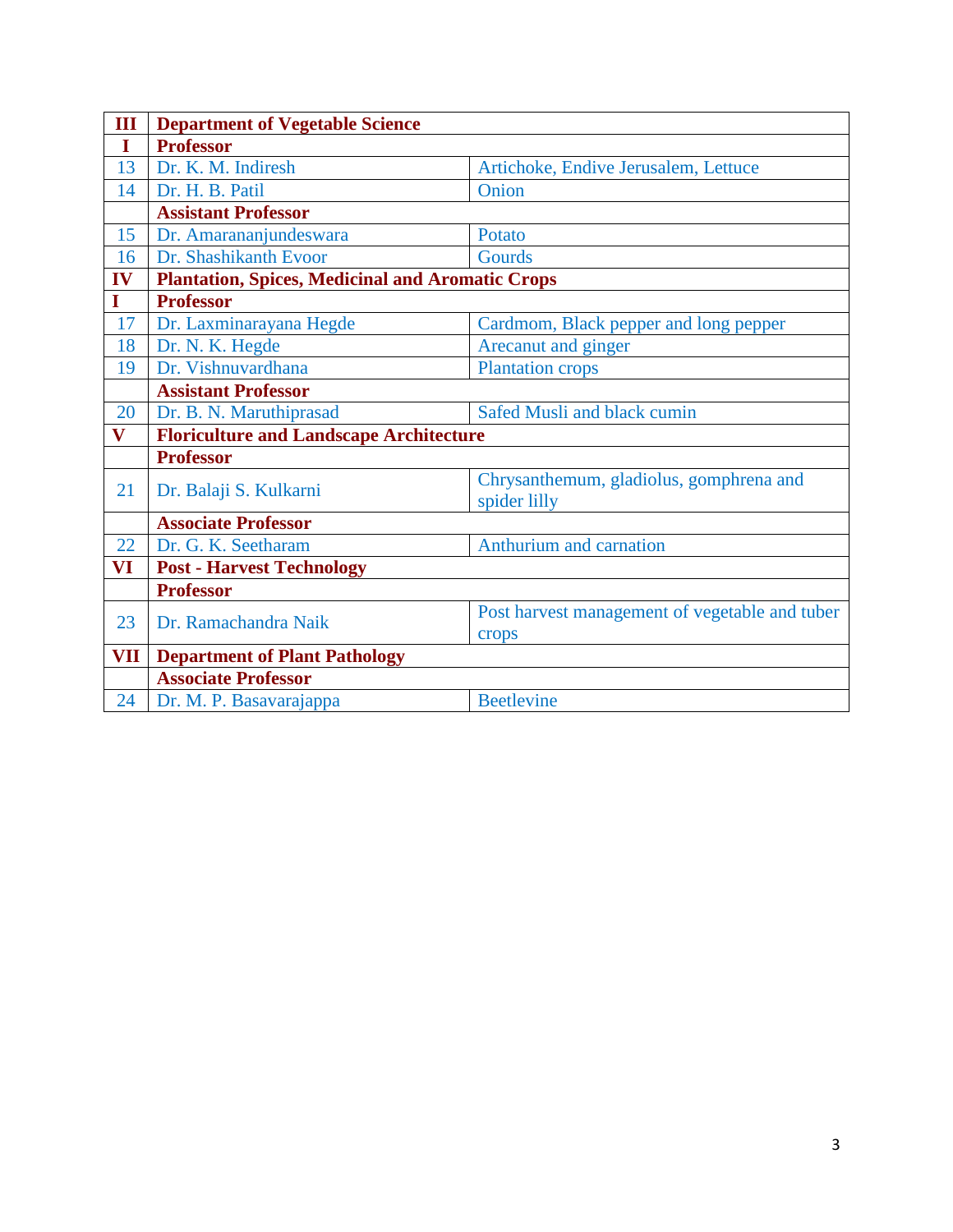| Sl.<br>No.     | Title of the training<br>programme                                                                                      | <b>Duration</b>                          | Name of the<br><b>Co-ordinators</b>                                                            | No. of<br>participants | <b>ICAR/SAU</b> wise<br>distribution of<br>participants |            | Opinion towards training design &<br>delivery  |                     |      |                |
|----------------|-------------------------------------------------------------------------------------------------------------------------|------------------------------------------|------------------------------------------------------------------------------------------------|------------------------|---------------------------------------------------------|------------|------------------------------------------------|---------------------|------|----------------|
|                |                                                                                                                         |                                          |                                                                                                |                        | <b>ICAR</b>                                             | <b>SAU</b> | <b>Excellent</b>                               | <b>Very</b><br>good | Good | Poor           |
|                | <b>ACTION PLAN FOR THE YEAR 2017-18</b>                                                                                 |                                          |                                                                                                |                        |                                                         |            |                                                |                     |      |                |
| $\mathbf{1}$   | <b>Exploitation</b> and conservation<br>of plant genetic resources in<br>major, minor and under<br>exploited vegetables | 03.01.2018<br>to<br>23.01.2018           | Dr. H. B. Patil, Dr.<br>Basavarajappa M. P and<br>Dr. Shashikanth Evoor                        | 17                     | $\Omega$                                                | 16         |                                                |                     |      |                |
| $\overline{2}$ | <b>Exploitation of genetic</b><br>resources and conservation<br>of major, minor and<br>underexploited fruits            | 04.12.2017<br>to<br>24.12.2017           | Dr. G. S. K. Swamy, Dr.<br>Venkat Rao, Dr.<br>Ramachandra R. K. and<br>Er. G. H. Krishnamurthy | 13                     | 0 <sup>0</sup>                                          | 13         | Information not available in the CBP<br>portal |                     |      |                |
| $\overline{3}$ | Recent developments in<br>conservation technology of<br>PGR in horticulture crops                                       | 04.01.2018<br>$\mathbf{t}$<br>24.01.2018 | Dr. B. Fakrudin, Dr. G.<br>K. Halesh, Dr.<br>Ramachandra R. K.                                 | 17                     | 03                                                      | 14         |                                                |                     |      |                |
| $\overline{4}$ | Recent advances in genetic<br>exploration and conservation<br>of genetic resources in<br>ornamental plants              | 08.02.2018<br>to<br>28.02.2018           | Dr. Seetharam G. K and<br>Dr. B. C. Patil                                                      | 16                     | 00                                                      | 16         |                                                |                     |      |                |
|                |                                                                                                                         |                                          | <b>ACTION PLAN FOR THE YEAR 2018-19</b>                                                        |                        |                                                         |            |                                                |                     |      |                |
| 5              | Comparative genomics of<br>horticulture plant genetic<br>resources: Methods and<br>applications                         | 01.08.2018<br>to<br>21.08.2018           | Dr. B. Fakrudin, Dr. G.<br>K. Halesh, Dr. S.<br>Mohankumar and Dr. G.<br>Raghavendra           | 20                     | 02                                                      | 18         | 177                                            | 39                  | 21   | 03             |
| 6              | Conservation and utilization<br>of plant genetic resources in<br>plantation and spice crops                             | 11.10.2018<br>to<br>31.10.2018           | Dr. Vishnuvardhana, and<br>Dr. Maruthi Prasad                                                  | 16                     | $\Omega$                                                | 15         | 123                                            | 52                  | 17   | 0 <sup>0</sup> |
| $\overline{7}$ | Conservation and utilization<br>of plant genetic resources in<br>medicinal and aromatic plants                          | 03.12.2018<br>to<br>23.12.2018           | Dr. Laxminarayan Hegde<br>and Dr. N. K. Hegde                                                  | 12                     | 02                                                      | 10         | 98                                             | 29                  | 17   | $00\,$         |

## **HUMAN RESOURCE DEVELOPMENT: CAFT TRAINING PROGRAMMES CONDUCTED DURING 2017 – 2020**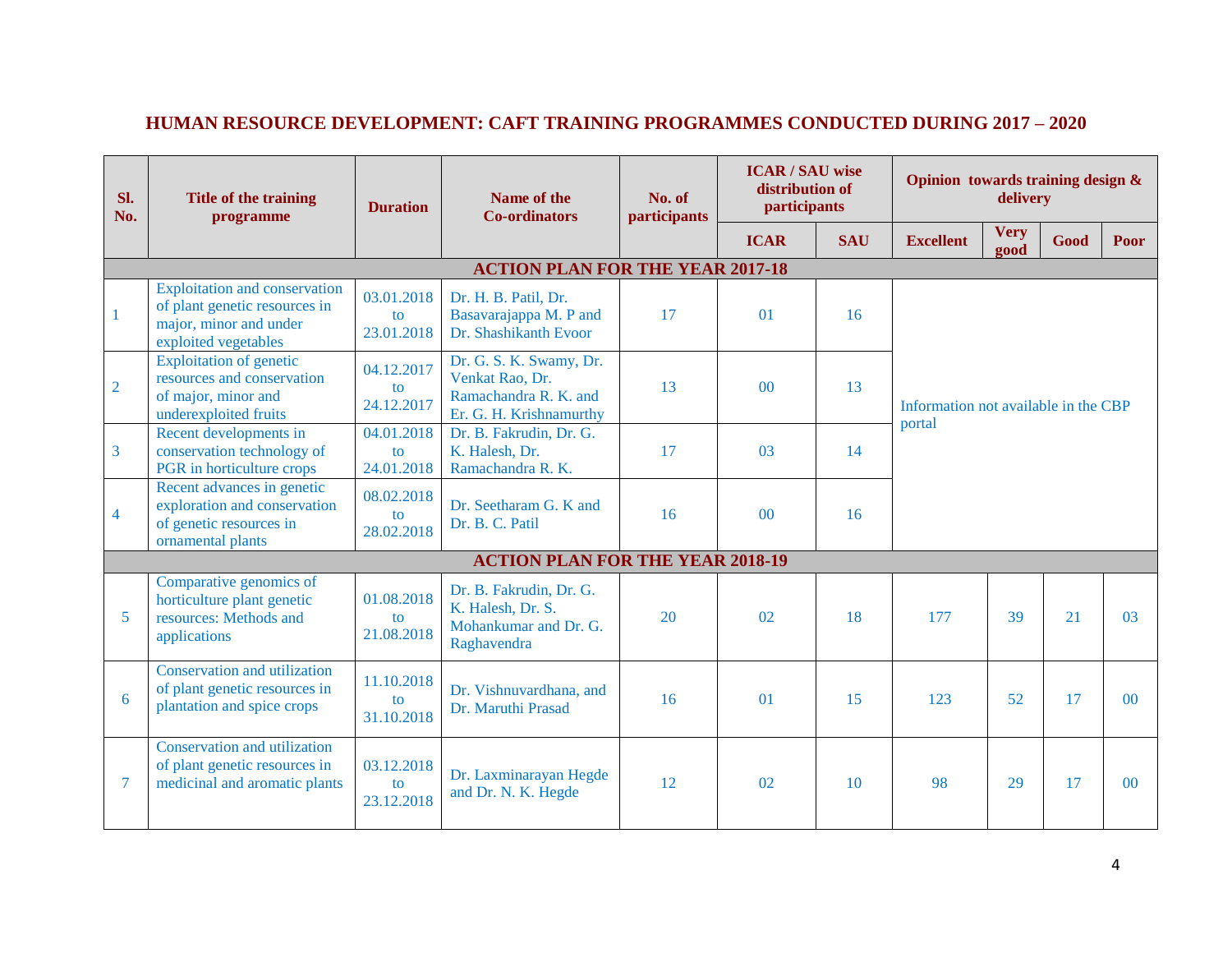| Sl.<br>No.  | Title of the training<br>programme                                                                                                                                            | <b>Duration</b>                | Name of the<br><b>Co-ordinators</b>                                                              | No. of<br>participants | <b>ICAR/SAU wise</b><br>distribution of<br>participants |            | Opinion towards training design &<br>delivery |                     |                |                |
|-------------|-------------------------------------------------------------------------------------------------------------------------------------------------------------------------------|--------------------------------|--------------------------------------------------------------------------------------------------|------------------------|---------------------------------------------------------|------------|-----------------------------------------------|---------------------|----------------|----------------|
|             |                                                                                                                                                                               |                                |                                                                                                  |                        | <b>ICAR</b>                                             | <b>SAU</b> | <b>Excellent</b>                              | <b>Very</b><br>good | Good           | <b>Poor</b>    |
|             |                                                                                                                                                                               |                                | <b>ACTION PLAN FOR THE YEAR 2019-20</b>                                                          |                        |                                                         |            |                                               |                     |                |                |
| 8           | Recent advances in<br>comparative genomics of<br>plant genetic resources for<br>trait dissection and utilization<br>in solanaceous crop                                       | 05.09.2019<br>to<br>25.09.2019 | Dr. B. Fakrudin, Dr. G.<br>K. Halesh, Dr. Jayashree<br><b>Ugalat and Dr.</b><br>Amaranjundeswara | 18                     | $\Omega$                                                | 17         | 154                                           | 45                  | 0 <sub>5</sub> | 0 <sup>0</sup> |
| $\mathbf Q$ | Advances in conservation and<br>utilization of plant genetic<br>resources in major flowers<br>and ornamental plants                                                           | 20.11.2019<br>to<br>10.12.2019 | Dr. Seetharamu G. K.<br>and Dr. Balaji S.<br>Kulkarni                                            | 23                     | 0 <sup>2</sup>                                          | 21         | 212                                           | 51                  | 13             | 0 <sup>0</sup> |
| 10          | <b>Advances and developments</b><br>of seed science and<br>technology in the era of<br>genomics for management<br>and utilization of horticultural<br>plant genetic resources | 25.11.2019<br>to<br>15.12.2019 | Dr. Pallavi H. M and Dr.<br>Ramachandra R. K                                                     | 18                     | $\Omega$                                                | 18         | 158                                           | 39                  | 17             | 02             |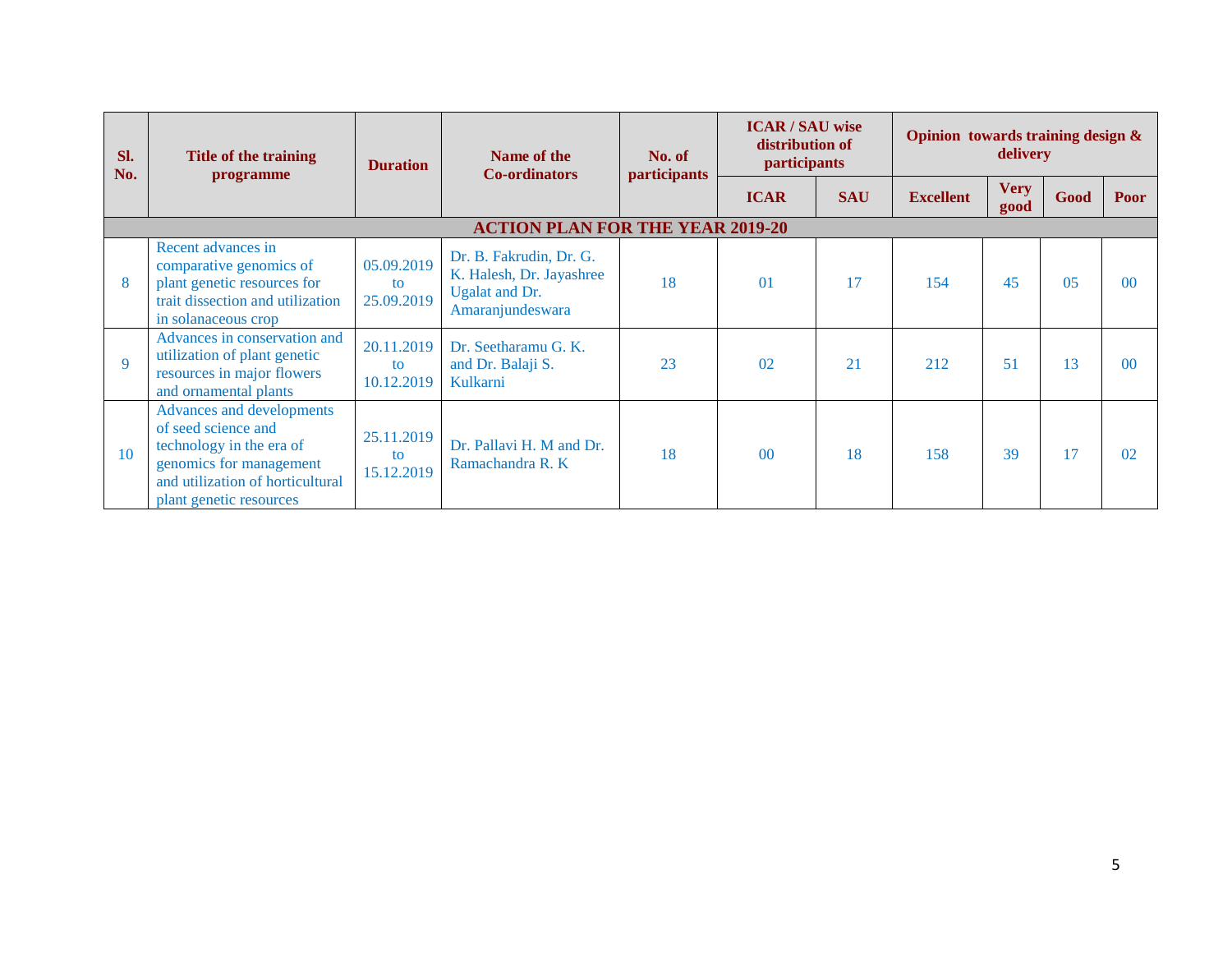## **FACILITIES AVAILABLE FOR CONDUCTING THE PROGRAMME SUCH AS LABORATORY EQUIPMENTS / INSTRUMENTS**

| Sl. No.                 | <b>Particulars</b>                                  |
|-------------------------|-----------------------------------------------------|
| 1                       | Freezer (-20 0C) 340ltr                             |
| $\overline{2}$          | Oregon 650 (Garmin)                                 |
| $\overline{3}$          | Deep well plate rotor                               |
| $\overline{\mathbf{4}}$ | <b>Autoclave 60ltrs</b>                             |
| 5                       | Northern blotting Unit                              |
| 6                       | <b>Heat sealer</b>                                  |
| $\overline{7}$          | Acid storage unit                                   |
| 8                       | pH meter digital probe type                         |
| 9                       | Refrigerator                                        |
| 10                      | <b>Stove Pigeon Induction cook top</b>              |
| 11                      | <b>Growth chamber</b>                               |
| 12                      | <b>Stainless steel trolleys</b>                     |
| 13                      | Barcode generator and reading system                |
| 14                      | Open top aqua shaker                                |
| 15                      | <b>LAF</b> loop sterilizer                          |
| 16                      | Vacuum suction system                               |
| 17                      | Microwave oven                                      |
| 18                      | <b>Biosafety</b> cabinet                            |
| 19                      | Electroporator evaporator                           |
| 20                      | Bolt welcome pk with bolt 21 EA                     |
| 21                      | Vertical electrophoresis system for protein         |
| 22                      | Non refrigerated microcentrifuge                    |
| 23                      | Bench top refrigerated incubation shaker            |
| 24                      | Dry bath                                            |
| 25                      | Thermal cycle with fast PCR                         |
| 26                      | Nucleic acid hybridization oven                     |
| 27                      | PCR cooler with isotherm system                     |
| 28                      | Gel document system with desktop computer & printer |
| 29                      | <b>Orbital</b> shaker                               |
| 30                      | Stereo binocular microscope                         |
| 31                      | Monocular microscope                                |
| 32                      | <b>Dissection microscope</b>                        |
| 33                      | Digital balance model cb-600                        |
| 34                      | Digital PH meter with electrode model 335           |
| 35                      | Thermostatic water bath                             |
| 36                      | Hot plate rectangular                               |
| 37                      | Cyclomixer                                          |
| 38                      | Colony counter digital                              |
| 39                      | Magnetic stirrer with heating top plate             |
| 40                      | <b>BOD</b> incubator 170l capacity                  |
| 41                      | Deep freezer                                        |
| 42                      | UV trans-illuminator                                |
| 43                      | Seed germinator                                     |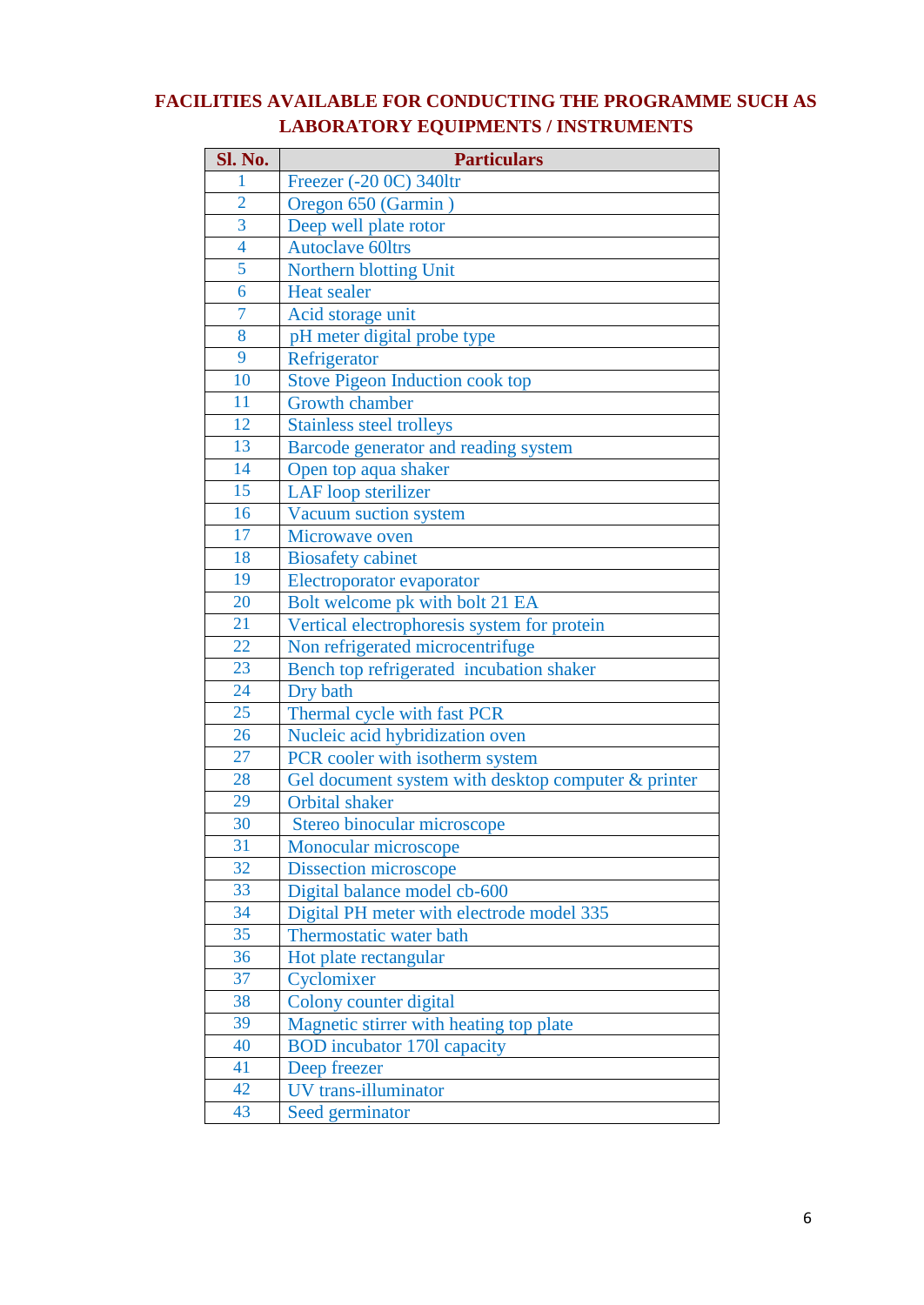#### **SCIENTIFIC PUBLICATIONS**

- Abdul Karim Amin, Vasudeva K R, Jayashree Ugalat, Suresha G J, and Khalid Akhundzada. 2018, Development of blended RTS from pomegranate and grapes. *International Journal of Chemical Studies* 6(4), 3337-3341(5.31)
- Ajay, B.C., Byre Gowda, M., Prasad, P.S., Veerakumar G.N., Prashanth Babu,H., Gnanesh B.N., Venkatesh S.C., Ganapathy K.N., Abdul Fiyaz, R., and Ramya, K.T., 2015, Identification of AFLP markers linked to Fusarium wilt disease in Pigeonpea (*Cajanus cajan* (L.) Millsp.), *Legume research,* 38 (1), 126-130, (6.12)
- Akshata Hongal, Basavaraj N., Shivanand Hongal, Hegde, N.K. and Sudheesh Kulkarni, 2018, Evaluation of Coriander *(Coriandrum sativum* L.) genotypes for yield and quality under Hill zone (Zone-9) of Karnataka, India, *International Journal of Current Microbiology and Applied Sciences, ,*7(5) ,2494 -2502 (5.38)
- Amarananjundeswara H., 2016. Physiological characterization of Jasmine flower (*Jasmine sambac*) senescence during storage, *Journal of Applied and Natural Science*8 (3): 1475-1478 (5.08)
- Amarananjundeswara, H. Prasad, P. S., Soumya Shetty and Sandhya, G. C, 2018, Evaluation of promising Potato varieties for yield potentiality and late blight disease tolerance in southern dry zone of Karnataka, *International Journal of Current Microbiology and Applied Science*, 7 (2), 341-350, (5.38)
- Amarananjundeswara, H. Prasad, P. S., Soumya Shetty and Sandhya, G. C, 2018, Response of Potato variety Kufri Jyoti to different levels of NPK and their cost economics in Southern Dry zone of Karnataka., *International Journal of Chemical Studies*, 6(2), 908-911.,(5.31)
- Anand Sadashiv Kalatippi, Swamy, G.S.K., and Kumbarigire,G.A., 2016, Effect of diatomaceous earth on quality of Pomegranate var. Kesar, *The Bioscan,*11(4),2359- 2362,(5.26)
- Anilkumar, G.S., Umesha, K., Maruthi Prasad, B.N., Shivapriya,M., and Nithin Kumar V.C., 2018, Varietal response of Coriander (*Coriandrum sativum* L.) for growth, yield and quality attributes.*Journal of Pharmacology and Phytochemistry,* SP3, 35-39. (5.21)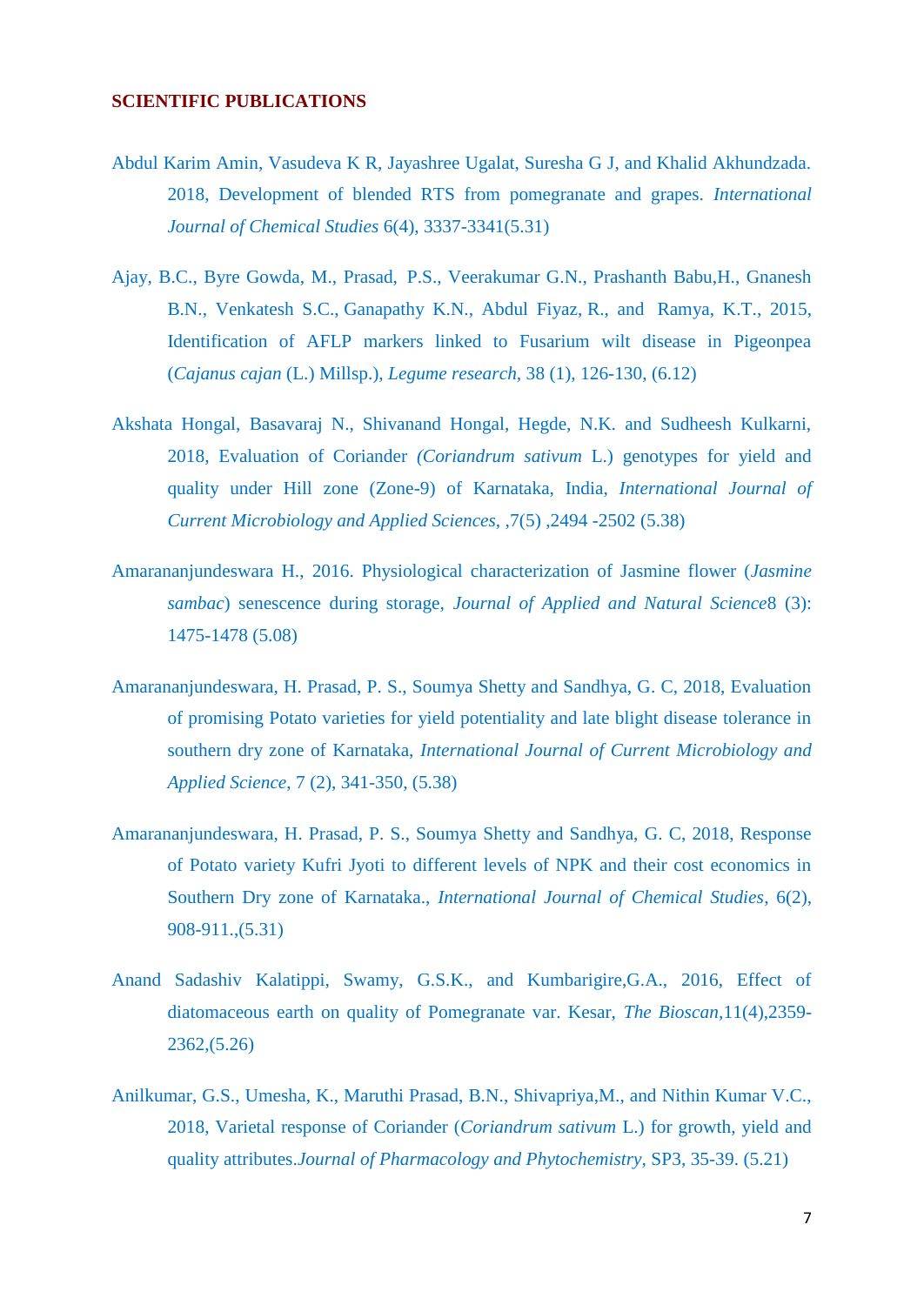- Ansar, H., Dhananjaya, M.V., Amreen Taj, Fakrudin, B., Rekha, A., Rajiv Kumar and Halesh, G.K., 2016, Analysis of relative nuclear DNA content in Carnation (*Dianthus caryophyllus*) accessions reveals Ploidy levels by flow cytometry, *Indian Journal of Agricultural Sciences*, 86(11), 1466-1470 (6.17)
- Anupama, G., Hegde, L.N., Hegde, N.K., Devappa, V., Mastiholi, A.B. and Nishani, S., 2017, Effect of Nitrogen and spacing levels on physiological and yield parameters of Kasuri Methi (*Trigonella corniculata* L.) var. Pusa Kasuri, *International Journal of Current Microbiology and Applied Sciences,* 6(9), 723-733 (5.38)
- Aparna, P.M., Suryanarayana, M.A, Rajasekharan, P.E., Bhanuprakash,K., Umesha, K., and Maruthi Prasad B.N., 2018,Seed propagation studies in *Embelia ribes* burm. F. *Journal of Pharmacology and Phytochemistry.* SP3, 380-383 (5.21)
- Ashwini, S Ganur, Kulapati Hipparagi, Patil, D.R., Jagadeesh, S.L, Suma.R., and Arun K, 2016, Impact of canopy management on growth and yield of wine Grapes under Northern Dry zone of Karnataka, *The Bioscan,* 11(4), 2589-2592 (5.26)
- Ashwini, S.G., Hipparagi, K., Patil, D. R., Jagadeesha, S. L., Suma, R. and Arun, K., 2017, Impact of canopy management on growth and yield of wine Grapes under Northern Dry zone of Karnataka. *The Bioscan* 12(1), 421-424 (5.26)
- Asiya Kowser R, Amarananjundeswara H., Aravinda Kumar J.S., Doddabasappa B and Veere Gowda R., 2017, Performance of Garlic (*Allium sativum* L.) genotypes for growth and yield traits under Eastern Dry Zone of Karnataka.,2017, *Journal of Pharmacognosy and Phytochemistry*, 2017 SPI, 213-216 (5.21)
- Barku M.M., Fakrudin, B.,Neha, M., Patil, V., 2014, Effect of Cytokinins and their concentration regimes on multiple shoot induction using cotyledonary node with cotyledons and embryo discs with half cotyledon explants in Pigeon pea (*Cajanuscajan* L. Mill sp.), *Journal of Genetics and Plant Breeding*, (6.20)
- Bhagya, H.P., Kalyana Babu, B., Mahanthesha, B.N., Naika, R.K., Mathur, P.M., Gangadharappa, D., Satisha and Naik, R.B. 2018, Identification and Utilization of Polymorphic SSR Markers for Genetic Diversity Studies in Oil Palm, *International Journal of Current Microbiology and Applied Sciences,* 7(04), 333-341 (5.38)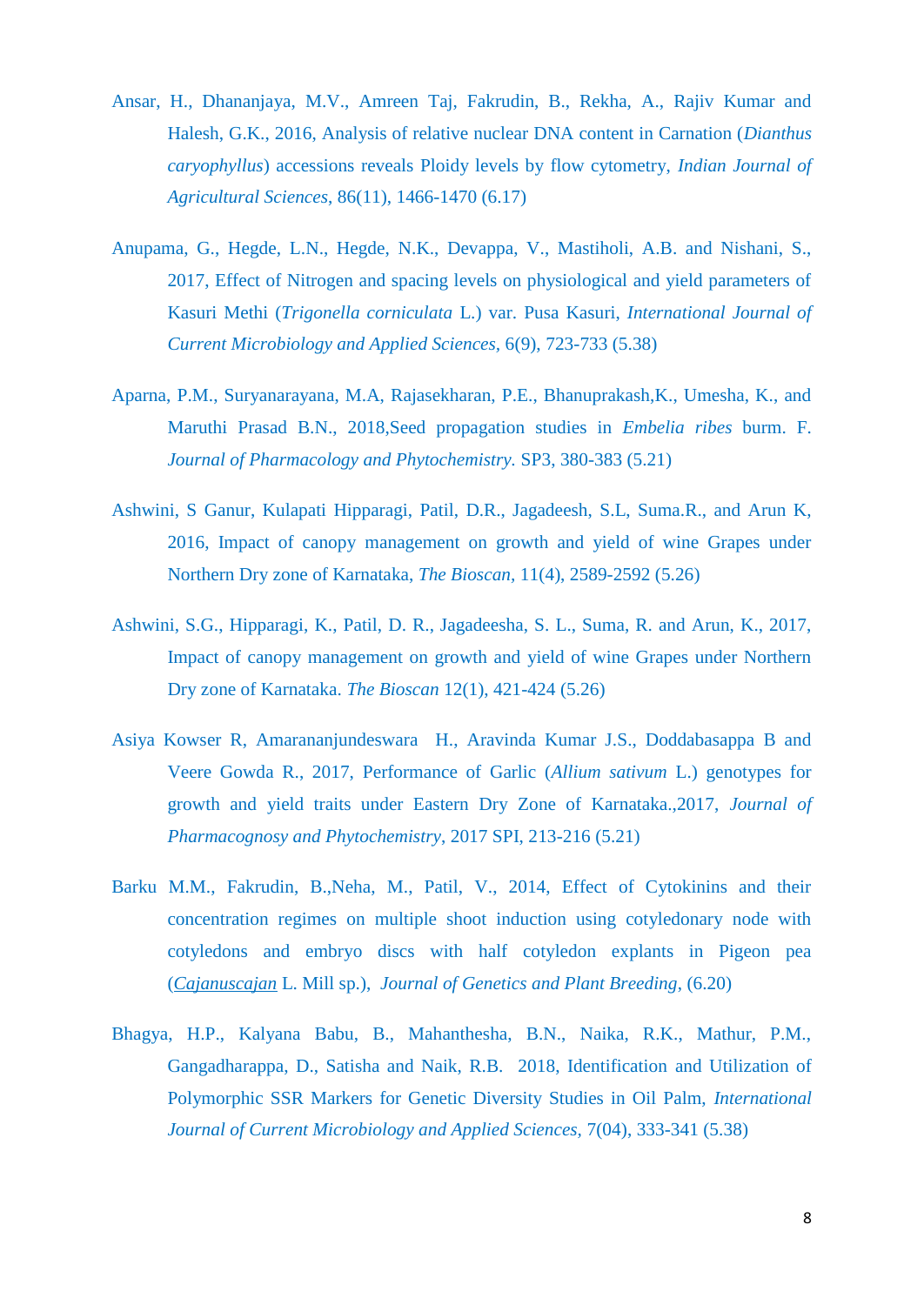- Bhalang, D., Prabhuling, G., Hipparagi, K., Raghavendra, S., Prakash, D.P. and Babu, A.G., 2018, Analysis of the genetic stability of Banana tissue culture propagated plantlets cv. Neypoovan (AB) using morphological and markers. *International Journal of Current Microbiology and Applied Sciences.* 7(1),1007-1018 (5.38)
- Bhanushree, L.S., Vasudeva, K.R., Suresha, G.J., Sadananda, G.K., Mohamad Tayeebulla, H., and Halesh, G.K., 2017, Influence of Chitosan on postharvest behavior of Papaya (*Carica papaya* L.) fruits under different storage conditions. *Journal of Pharmacognosy and Phytochemistry* 7(2), 2010-2014 (5.21)
- Chongtham Allaylay Devi, Swamy, G.S.K, Nagesh Naik, Sampath, P.M Anil Sabarad, A.I and Nataraj, K.H, Studies on effects of different treatments on growth parameters of Jamun (*Syzygium cuminii* Skeels) seeds, *Multilogic in Science*.VIII (Special Issue B) ,135-137, (5.20)
- Choudhury, M., Nadaf, A.M., Vinaykumar, M.M., Patil, D.R., Awati, M., and Peerjade, 2017, Biophysical and biochemical basis of resistance against thrips in table Grape genotypes. *Journal of Entomology and Zoology*, 5(6), 2245-2250. (5.53)
- Das, K.K., Swamy, G.S.K., Biswas, D. and Channaya, K.K., 2017, Response of soil application of diatomaceous earth as a source of Silicon on leaf nutrient status of Guava, *International Journal of Microbiology and Applied Sciences,* 6(4),1394-1399 (5.38)
- Das, K.K., Swamy, G.S.K., Kumbar, S., Gangadharappa, P.M and Jagadeesha, R.C, 2017, Effect of Silica on physical and biochemical characters of Guava, *International Journal of Microbiology and Applied Sciences,* 6(4),1527-1532 (5.38)
- Daspute, A., Fakrudin, B.,Shivarudrappa B.B., Kavil, S.P., Narayana, Y.D., Muniswamy, Kumar, A., Krishnaraj, P.U. and Khadi, M.B., 2014, Inheritance of Pigeon pea sterility mosaic virus resistance in Pigeon pea, The Plant Pathology Journal (7.30)
- Dhanush, K.V., D.R.Patil, Kantesh, G., S.N.Patil and Ashok Alur, 2017. Studies on the influence of different types of mulches on growth, yield and quality of Grapes (*Vitis vinifera* L.) cv. Kishmish rosavis white. *The Bioscan*, 12(2), 953-957 (5.26).
- Divya Seetaram Bhat, Hegde, N.K., Laxminarayan Hegde, Manju M.J. and Shivakumar, K.M.,2018, Effect of fortified nursery media with bioagents in nursery production of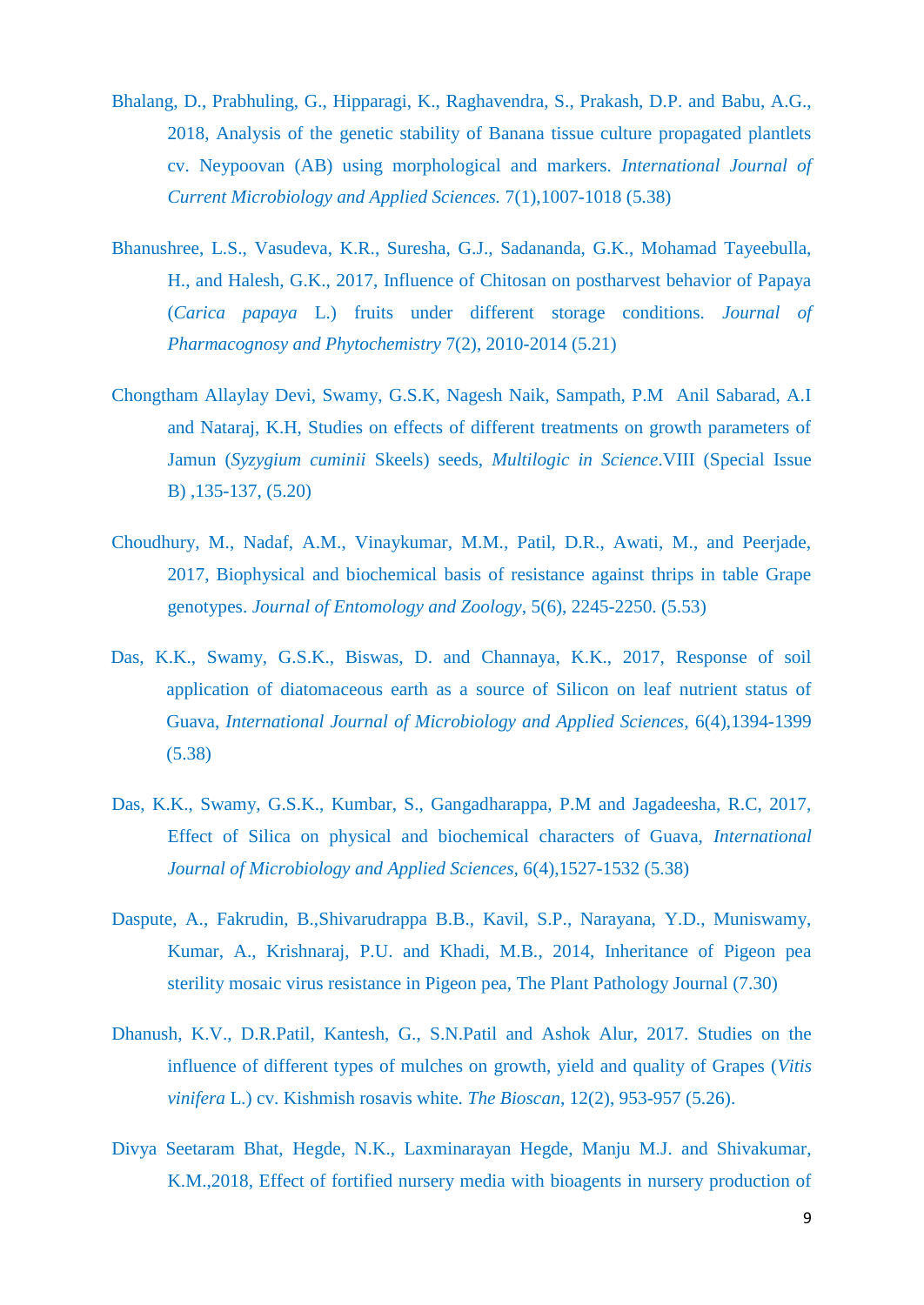Black Pepper (*Piper nigrum* L.) varieties, *International Journa of Current Microbiology and Applied Sciences* 7(8) ,390 -395, (5.38)

- Divya Seetaram Bhat, Hegde, N.K., Laxminarayan Hegde, Manju, M.J., and Shivakumar, K.M., 2018, Effect of foliar nutrition, with Zinc and Boron on the performance of Black Pepper (*Piper nigrum* L.) under Hill zone (Zone-9) of Karnataka, India, *International Journal of Current Microbiology and Applied Sciences,* 7(7),517- 522,(5.38)
- Ganur, A., Hipparagi, K, Patil, D.R., Sandhya, G.C. and Suhasini, S.C., 2018, Influence of cane regulation on yield of wine Grapes under Northern Dry zone of Karnataka *International Journal of Current Microbiology and Applied Sciences*., 7(5),194-200 (5.38)
- Ganur, A., Hipparagi, K, Sandhya, G.C. and M. S. Shashidhar, 2018, Impact of canopy management on fruit quality of wine Grapes under Northern Dry zone of Karnataka, *International Journal of Chemical Studies*, 6(3), 2762-2764 (5.31)
- Ganur, A., Hipparagi, K., Patil, D.R., Jagadeesh, S.L., Suma, R. and Arun, K., 2017, Imapact of canopy management on growth and yield of wine Grapes under northern dry zone of Karnataka.*The Bioscan*, 12(1),421-424 (5.2)
- Goudappanavar, B., D. R. Patil, Anand Nanjappanavar, Manjunath Tattimani, Ravindranath Naik and Sunkam Mahesh, 2016. Effect of structured water and fertilizer on petiole content ( N,P and K) of Grape (*Vitis vinifera*) cv. Manjri Naveen*. International Journal of Scientific Research*, 5 (2) 33-36.(IF- 4.758)
- Halesh, G.K., 2018, Influence of Chitosan on postharvest behavior of Papaya (*Carica papaya*  L.) Fruits under different storage conditions, *Journal of Pharmacognosy and Phytochemistry,* 7 (2), 2010-2014 (5.21)
- Harsha Kumar, B. N., Sumangala Bhat, Borphukan, B., and Fakrudin, B., 2017, Association analysis of charcoal rot disease component traits in Sorghum minicore germplasm with EST-SSR markers, *Indian Journal of Genetics,* 77(1), 74-82 (6.28)
- Harshavardhan Gowda V., Shantappa Tirakannanavar., Jagadeesh R.C., and Ashok, 2017, Effect of crossing ratio on seed yield and quality of F1 Hybrid Okra [*Abelmoschus*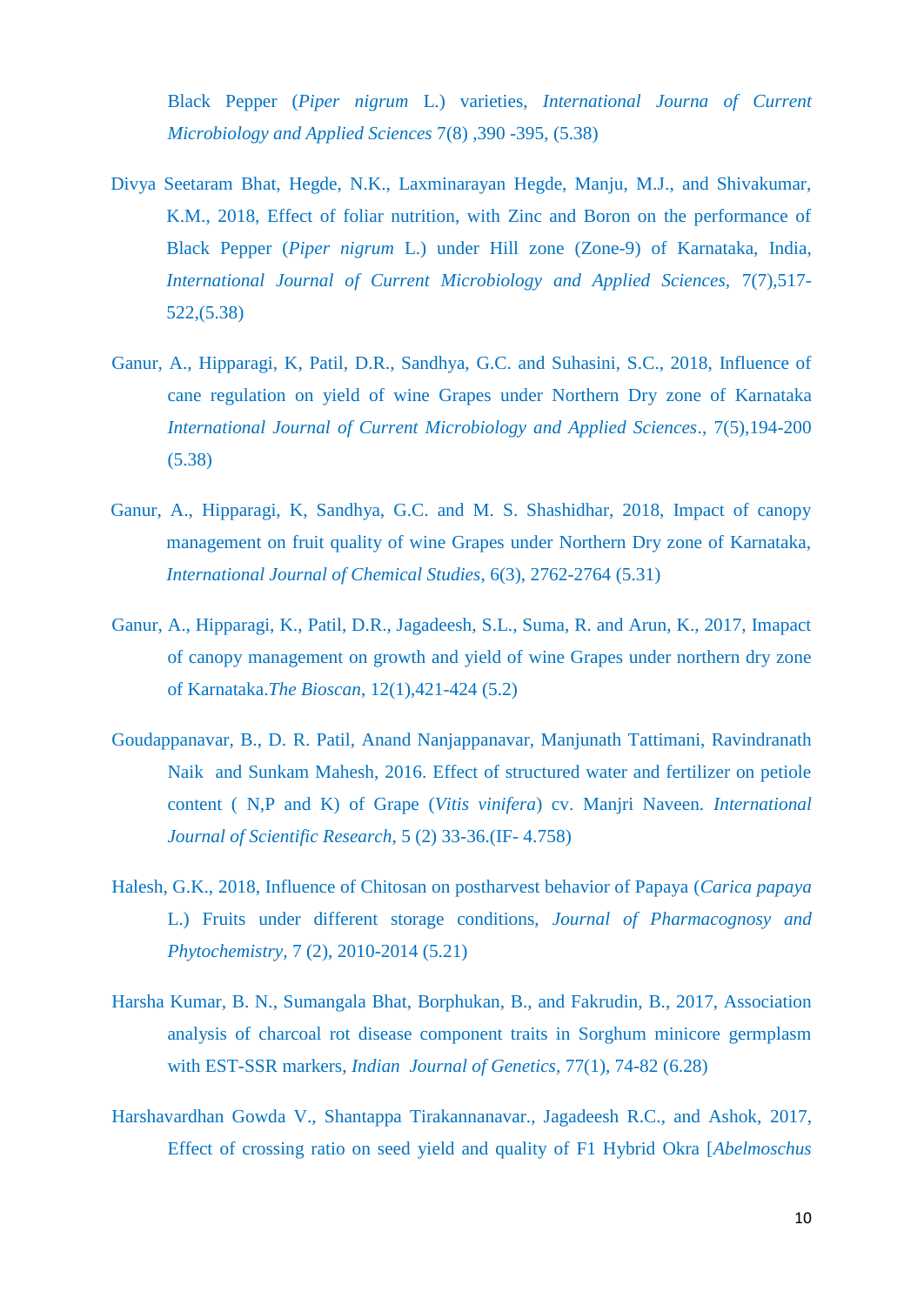*esculentus* (L.) Moench], *International Journal Current Microbiology and Applied sciences. 6* (12), 1043-1046, (5.38)

- Harshavardhan Gowda, V. Shantappa Tirakannanavar, Jagadeesha, R.C., Gasti, V.D., Veeresha, S.M., and Ashok, 2018, Combining ability for yield and quality traits in early generation inbred lines of Okra,*International Journal of Current Microbiology and Applied Sciences*., *7* (7), 1879-1888 ,(5.38)
- Humajahan, Patil, S.V., Patil, D.R., Venkateshlu, S.N., Reddi S. G. and Ambika, D.S. 2018, Effect of fertigation on growth and yield of Banana cv. Red Banana (Musa AAA), *International Journal of Current Microbiology and Applied Sciences,* (5.68)
- Jayashree Ugalath.,*2014,* Drought stress induced corky tissue formation in Sapota fruit cv. Cricket ball is linked to enhanced reverse flow, *Scientia Horticulture.,* 169, 20-26 (7.54)
- Jyoti Verma and Balaji S. Kulkarni, 2017, Evaluation of Dahlia genotypes for growth and yield characters under Dry zone of Karnataka, India.*International Journal of Current Microbiology and Applied Sciences*, 6(11), 402-409 (5.38)
- Kale, S.M. Ajjappalavara P.S.,Sachin Uthagi, Patil, H.B. and Muthal, K.M. 2015, Genetic variability for horticultural and nutritional traits in Onion (*Allium cepa* L.). *Ecology, Environment and Conservation*. 21, 291-297 (5.02)
- Kaviraja, H., Manjunath, R.P., Mansur, C.P., Patil, V., Vijaymahantesh, Gasti, V.D. and Sanjeev Reddy, E., 2017, influence of nutrient management practices on yield, quality and nutrient uptake of N, P and K of Vegetable Cowpea (*Vigna unguiculata* L.) in Northern Dry Zone of Karnataka, India. *International Journal of Current Microbiology and Applied Sciences,* 7(2), 3734-3748 (5.38)
- Kishore Kumar Das, Swamy, G.S.K, Shivalingappa Kumbar and Yadav, P.K,2017, Effect of diatomaceous earth on crop duration and yield of Guava cv. Sardar, *International Journal of Chemical Studies*, 5 (5),1519-1521,(5.38)
- Koujalagi. C.B., Mundinamani. S.M., and Kulkarni, B.S.,2013. Analysis of Pomegranate orchards for financial feasibility and economic viability sustainable cultivation in Karnataka, *Research Journal of Agricultural Sciences,* 4(2), 202-206 (6.6)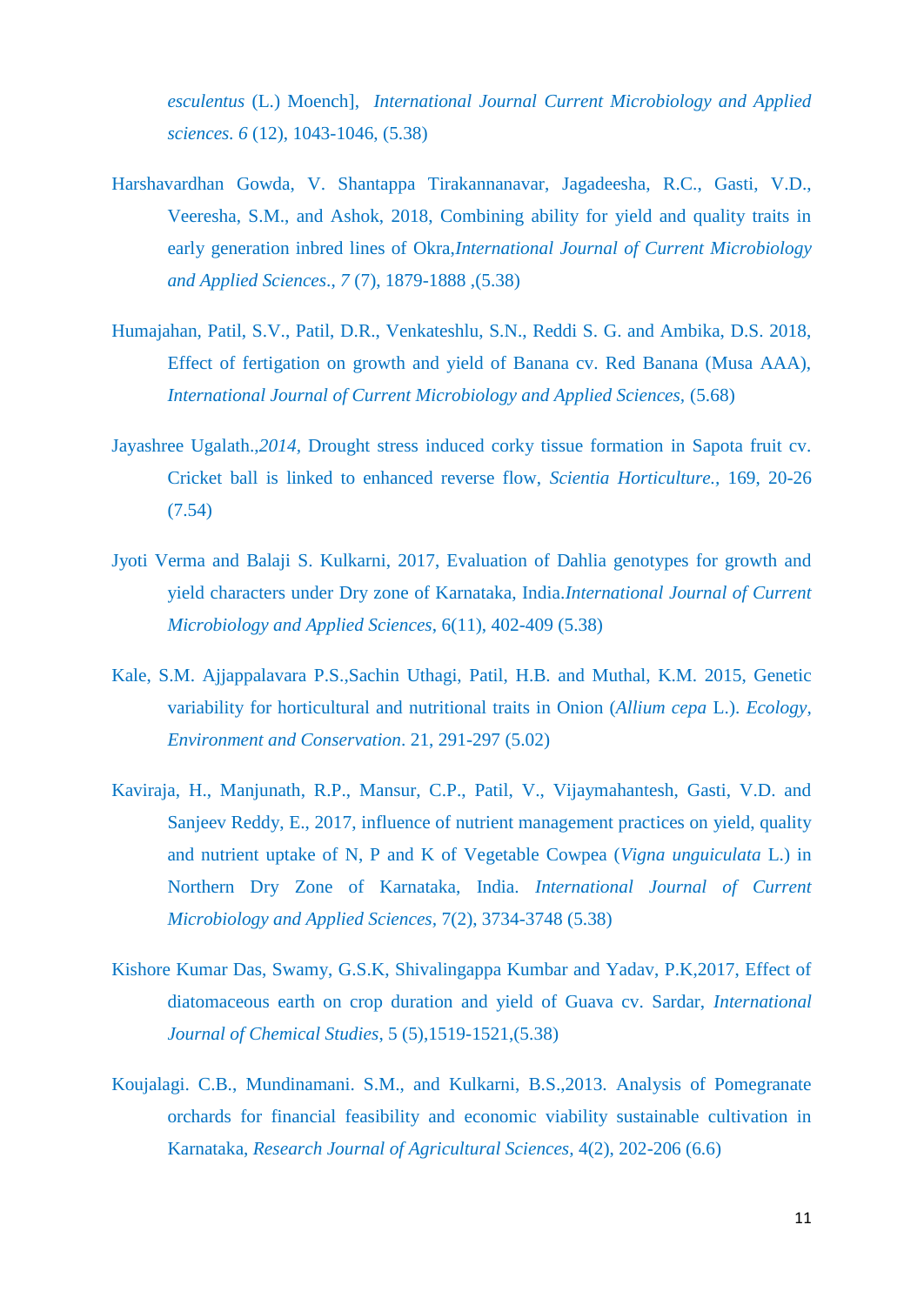- Kumar, P., Dolkar, R., Manjunatha, G., and Pallavi, H.M., 2017, Molecular fingerprinting and assessment of genetic variations among advanced breeding lines of *Moringa oleifera* L. by using seed protein, RAPD and Cytochrome P 450 based markers. *South African Journal of Botany*, 111, 160–167. (6.98)
- Kumbar,S., D.R.Patil, Das,K.K., G.S.K.Swamy, N.Thamaiah, J. Jayappa and Kantesh Gandolkar, 2017. Studies on the influence of growth regulators and chemicals on the quality Parameters of Grape cv. 2A Clone. *International Journal of Current Microbiology and Applied Sciences*, 6(5): 2585-2592 (5.38)
- Kumbargire, G.A., Swamy, G.S.K. and Anand Sadashiva Kalatippi, 2016, Influence of diatomaceous earth as source of Silicon on leaf nutrient status and yield attributing characters of Banana cv. Grand Naine, *The Bioscan*, 11(1),435-438,(5.26)
- Kushalappa A.C, Raghavendra Gunnaiah, 2013. Metabolo-proteomics to discover plant biotic stress resistance genes. *Trends in Plant Science*. 18(9), 522-31 (9.3)
- Lakshmi E., Gasti, D.V., and Mulge, R., 2017, Character interrelationship of yield and yield components in F2 generation of Tomato (*Solanum lycopersicum L.*),*International Journal of Current Microbiology and Applied Sciences*, 6(11), 2351-2359(5.38)
- Madhushri S Kerakalamatti, Mesta, R.K., Lokesh, M.S., Kiran Kumar K.C., Rudresh, D.L., and Raghavendra G, 2018, *In vitro* evaluation of non-systemic and systemic fungicides against Wilt of Pomegranate caused by *Ceratocystis fimbriata,International Journal of Chemical Studies,* 2018; 6(5), 242-246(5.31)
- Mahantesh Jogi, Lingaiah H.B., Indiresh K.M. Sigh, T. H. Samuel D. K. and Ramachandra, R. K., 2018, Genetic divergence studies in Tomato ( *Solanum lycpersicum L.),International Journal of Current Microbiology and Applied Sciences*, 7 (9), 2231-2237,(5.38)
- Mahantesh Jogi, Lingaiah H.B., Indiresh K.M.,Singh, T. H., Samuel D. K., and Ramachandra R K, 2018, Studies on correlation and path co efficient analysis studies in Tomato ( *Solanum lycpersicum L.), International Journal of Chemical Studies,*, 6 (5), 1499-1502,(5.38)
- Manasa B., Jagadeesha, S.L. Thammaiah, N. Jagadeesha, R.C., Gangadharappa,P.M., and Netravathi, 2018, "Pre-harvest application of azoxystrobin minimized anthracnose of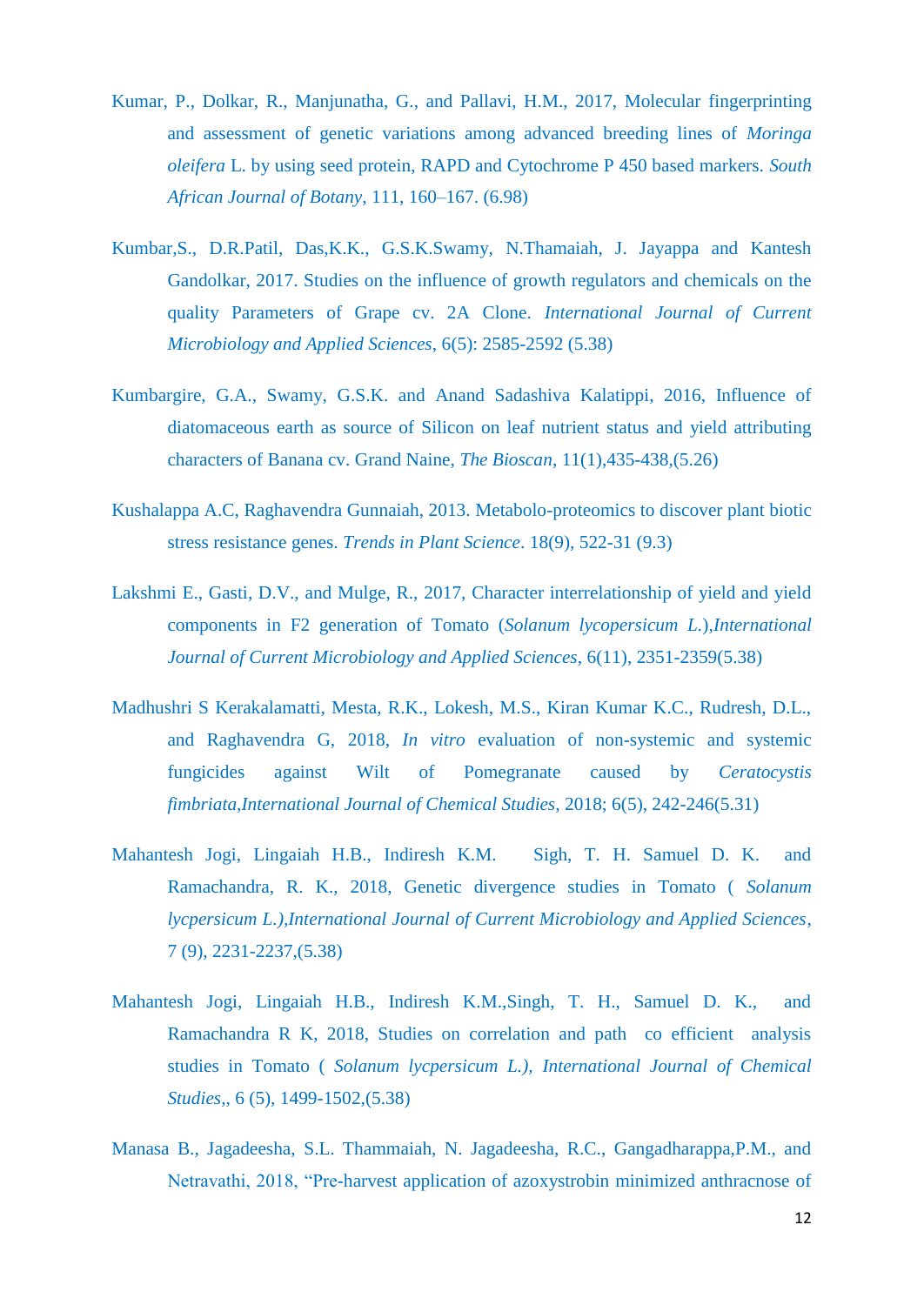Mango (cv.Aphonso) both at field and post harvest level enhancing yield and quality of fruits, *Journal of pharmacognosy and Phytochemistry*, 7(3),2962-2967(5.21)

- Manasa B., Jagadeesha, S.L. Thammaiah, N., Sandhyarani Nishani, Gangadharappa, P.M., Jagadeesha R.C., and Netravathi, 2018, "Evaluation of fungicides, bioagents and botanicals on post harvest disease, shelf life and physico chemical properties of Alphonso Mango, *Journal of Pharmacognosy and Phytochemistry,* 7(4),1883- 1888,(5.21)
- Manga, B, Jholgiker, P, Swamy, G.S.K., Prabhuling, G., and Sandhyarani, N., 2017, Studies on effect of month and IBA concentrations of air layering in Guava (*Psidium gujava*  L) cv. Sardar. *International Journal of Current Microbiology and Applied sciences* 6(5), 2819-2825, (5.38)
- Manga, B, Jholgiker, P, Swamy,G.S.K., Prabhuling, G., and Sandhyarani, N., 2017, Standardization of optimum season for softwood grafting in Guava (*Psidium gujava*  L) cv. Sardar, *International Journal of Current Microbiology and Applied sciences*.6(5),2814-2818, (5.38)
- Manga, B. Jholgiker, P., Swamy, G.S.K., Prabhuling, G. and Sandhyarani, N., 2017, Studies on effect of propagation environment for softwood grafting in Guava (*Psidium guajava* L.) cv. Sardar, *International Journal of Current Microbiology and Applied sciences,* 6(6), 2779-2783 (5.38)
- Manjunath, R.P., Vishnuvardhana, Anjanappa M., Ramegowda G. K. Anilkumar, S. and Prasad P. S.,2017, Studies on influence of specific micronutrient formulation on grade wise tuber yield and quality in Potato (*Solanum tuberosum* L.), *International Journal of Chemical Studies*, 2017, 5(4),1762-1765 (5.31)
- Mantu Choudhury, Nadaf, A. M. Vinaykumar, M. M Patil, D. R. Mallikarjun Awati and. Peerjade, D.A., 2018, Biochemical basis of resistance against mites in table Grape genotypes. *International Journal of Current Microbiology and Applied Sciences,* 7(4), 736-744.
- Md. Arshad, Vasudeva, K.R., Krishna, H.C., Shankarappa, T.H. and Halesh, G.K., 2017, Effect of storage conditions on the nutritional quality of protein fortified Jackfruit jam. *International Journal Current Microbiology and Applied sciences* 7(4), 1018- 1024(5.38)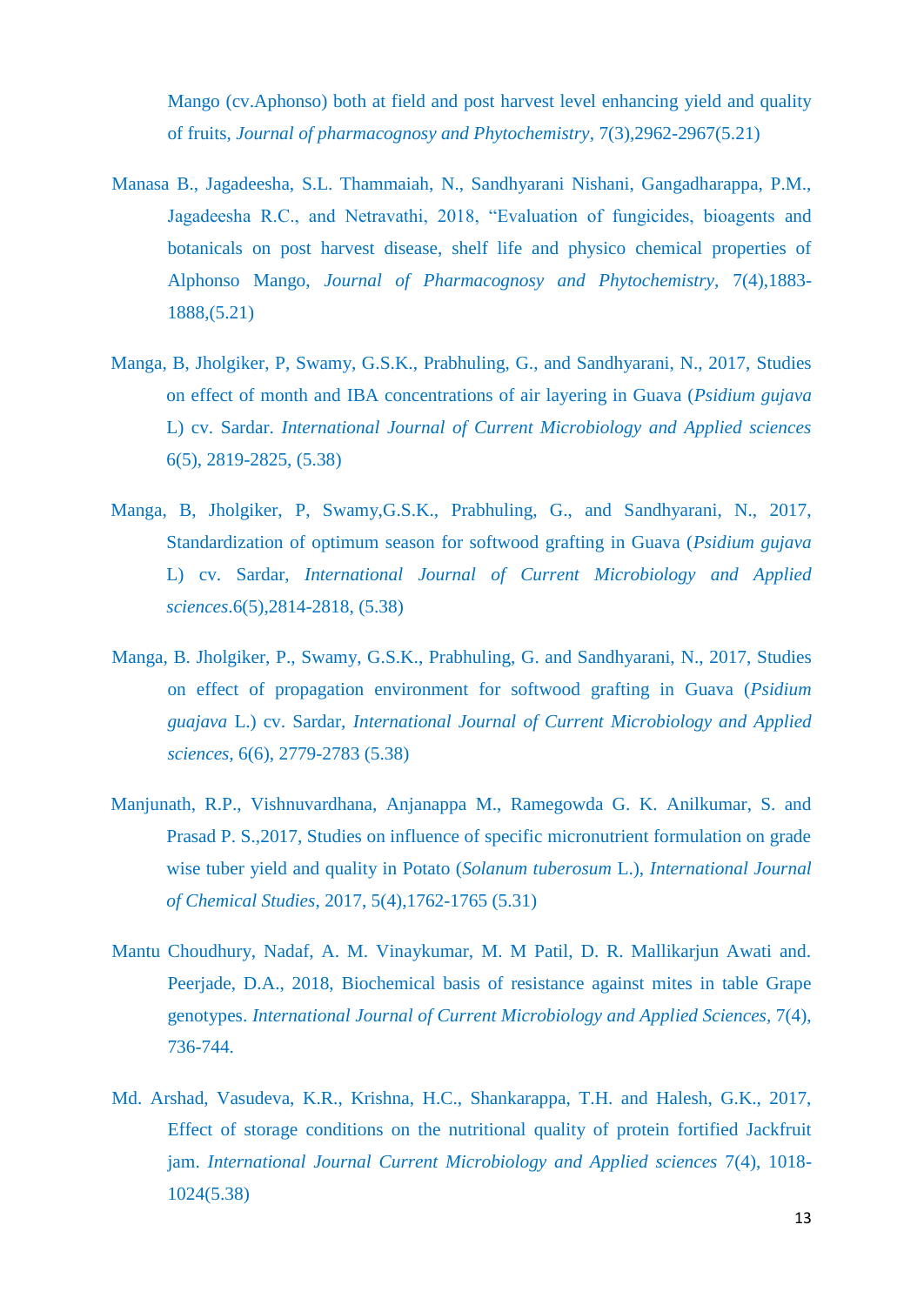- Mukesh L. Chavan, Prakash, G., and Ramachandra, R. K.*, 2018,* Screening of Tomato genotypes for growth, biophysical and biochemical and yield parameters under controlled deficit irrigations in Northern Dry zone of Karnataka, *Advances in Applied Microbiology, (6.0)*
- Nagaraj R. Patil, Nadaf, A.M., Gangadhar B. Narabenchi, Patil D.R., and Sagar, B.S., 2017. Seasonal incidence of Thrips, *Scirtothrips dorsalis* Hood on Grapes, *Vitis vinifera* L. (cv. Thompson Seedless) in Bijapur. *International Journal of Current Microbiology and Applied Science*, *6*(9), 3295-3300, (5.38)
- Naveen, N., Pallavi, H.M., Satish, D., Cholin, S.S., Ganiger, V.M., Babu, A.G., 2017, Microsporogenesis manipulation by cha's to eliminate emasculation in hybrid seed production of Okra (*Albemoschus esculemtum* L.), *Journal of Experimental Biology and Agricultural Sciences,* 5(5), 623-630, (5.07)
- Navyashree M., Munikrishnappa P. M., Seetharamu G. K., Krishna H. C., Anil Kumar S. and Dayamani K. J, 2016, Effect of major and micronutrients on yield, vase life, soil and leaf nutrient content of Bird of Paradise (*Strelitzia reginae* L.), *International Journal of Biomedical Research,* 11(7*)* (6.24)
- Netravati, Jagadeesha, S. L., Suresh,G. J., and Swamy, G. S. K., 2016, Influence of eco friendly post harvest treatments on pulp chroma and hue on Mango cv Alphanso fruits, *The Bioscan*10(1), 29-32 (5.26)
- Omem, T., Balaji S. Kulkarni and Sateesh R. Patil, 2016, Genetic variability in Gaillardia (*Gaillardia pulchella*), *Indian Journal of Agricultural Sciences,* 85(5), 684-687(6.17)
- Pallavi, H. M., Vishwanath, K., Bapurayagouda Patil, Naveen, N. ,and Manjunath Tattimani, 2016, Seed anatomical studies on dormancy and germination in *Chamaecrista absus. Journal of Applied and Natural Science*8 (2): 868 – 873(5.08)
- Pallavi, H. M., Vishwanath, K., Harish, B.S., Prashanth, Y. and Manjunath Thattimani, 2016, Seed treatments to break seed dormancy and standardization of viability test procedure in *Abrus precatorious, Journal of Medicinal Plant Research*, 8(4), pp. 229- 236, (5.5)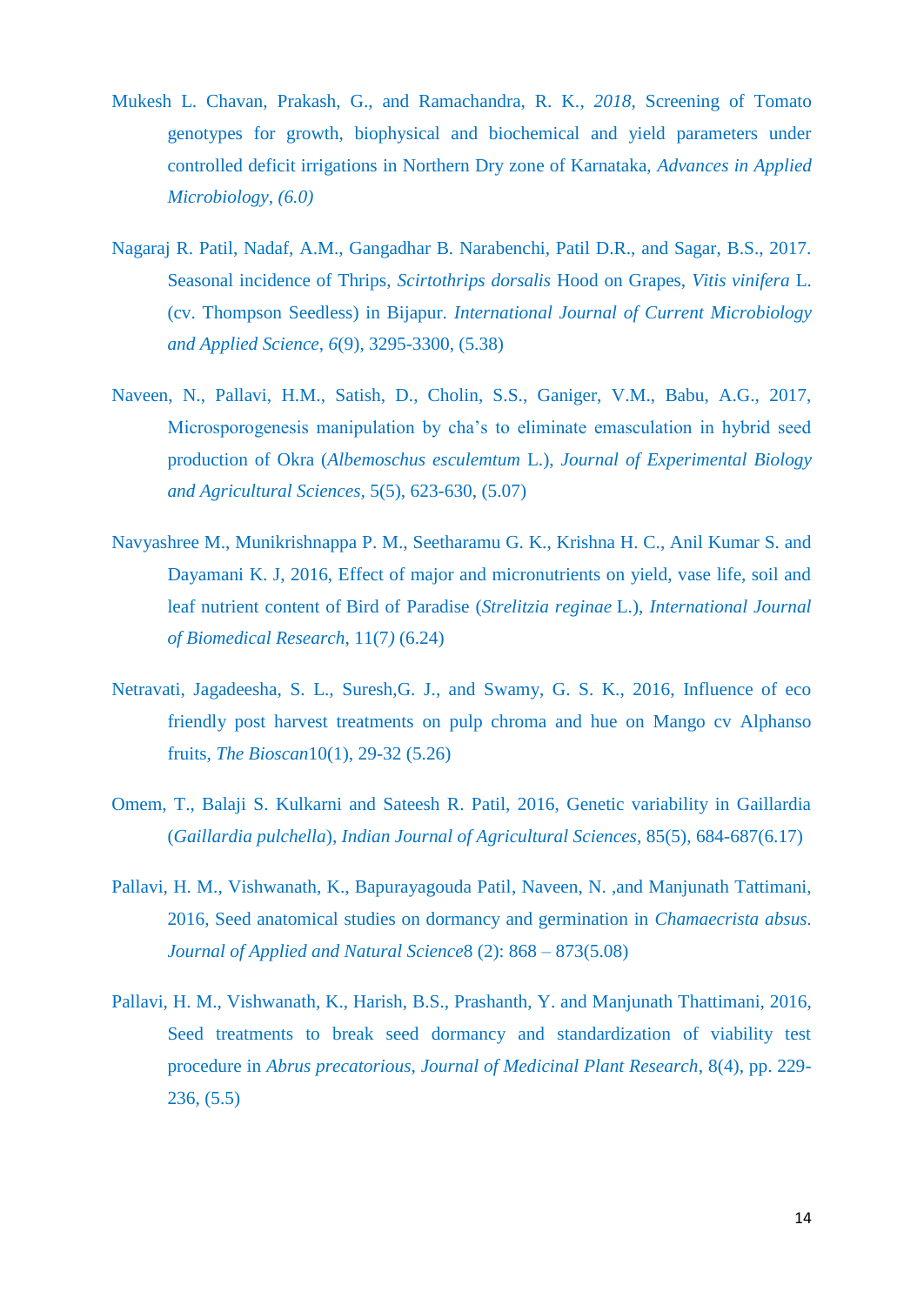- Pathak, R., Hegde, N.K., Gangadharappa, P.M. and Hegde, L., 2017, Effect of Seed treatment on germination in Serpagandha (*Rauvolfia serpentfina* Benth.), *International Journal of Current Microbiology and Applied Sciences*, 6 (12),(5.38)
- Pavan Kumar, Rinchan Dolkar, Manjunath, G and Pallavi, 2017. Molecular fingerprinting and assessment of genetic variations among advance breeding lines of *M. Oleifera* by using seed proteins and Cytochrome P-450 based markers. *South African Journal of Botany*, 111, 62-67 (7.24)
- Pavankumar D.S., Maruthi Prasad B. N., Umesha., Shivanna M., Shankarappa T.H. and Halesh G. K, 2017, Influence of plant growth promoting rhizobacteria and plant growth regulators on growth and yield of black cumin. (*Nigella sativa* L.) VAR. NS-44. *Journal of Pharmacology and Phytochemistry*. SP3. 1-4. (5.21)
- Pavitra, P, Swamy, G.S.K, Suresh, G.J, Vishnuvardhan, Patil, S.V and Halesh, G.K., 2018, Effect of growth regulators and chemicals on germination of Surinam Cherry (Eugenia *uniflora* L) seeds,*International Journal of Current Microbiology and Applied Sciences,*7(9) 546-551 (5.38)
- Peerjade D. A, Moger N and Patil H.B, 2017, Studies on variability, identification of *Xanthomonas axonopodis pv. Punicae* isolates and screening of gamma ( $\gamma$ ) irradiated seed derived progenies and germplasms of pomegranate. *International Journal of Current Microbiology and Applied Sciences,6*(8), 2987-3002 (5.38)
- Prasad, P. S., Amarananjundeswara, H. Soumya Shetty and Sandhya, G. C., 2018, Efficacy of different advanced fungicides against Late blight of Potato incited by *Phytophthora infestans* in Southern Karnataka, *International Journal of Chemical Studies*, 6(2), 2174-2178 (5.31)
- Prasad, P. S., Amarananjundeswara, H., Vishnuvardhana, Soumya Shetty and Sandhya, G. C., 2018, Management of Late blight of Potato by spraying botanical leachates and fungicides in Southern Dry zone of Karnataka., *International Journal of Chemical Studies*, 6(3), 3030-3035,(5.31)
- Preethi, M., Prakasha, D.P., Kulapathi Hipparagi, Biradar, I.B., Gollagi S.G., and Shivayogi Ryavalad, 2017, "Effect of quantity of Soil application of Zinc, Boron and Iron on growth and yield in Papaya Cv. Red lady", *International Journal of Microbiology and Applied Sciences,* 6(9), 2081-2086(5.38)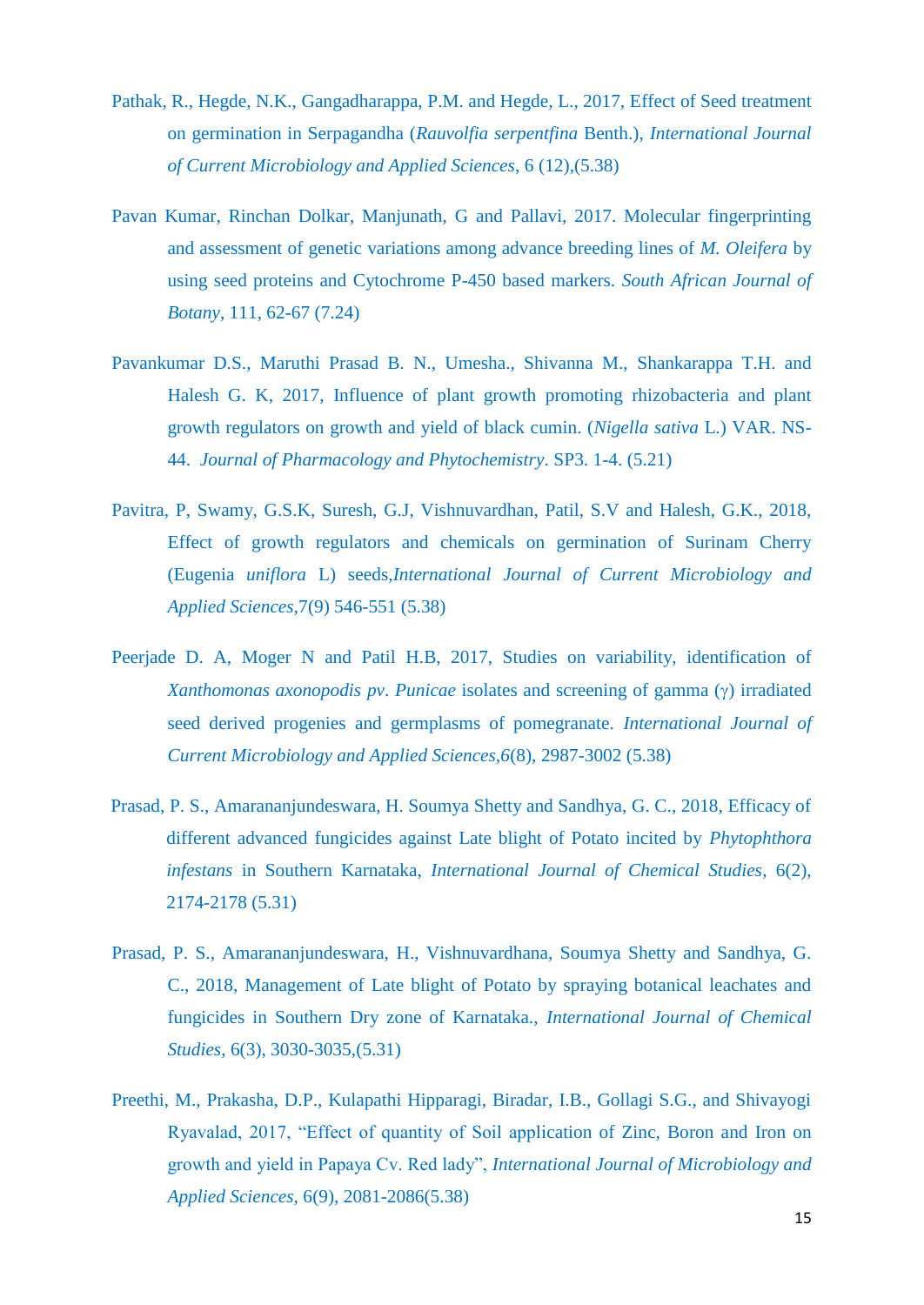- Pujar, U.U., Tirakannavar, S., Jagadeesha, R.C., and Sandhyarani, N., 2017, Hybrid purity testing of Chilli hybrid (Pusa Jwala x Arka lohit) through RAPD and ISSR molecular markers., *International Journal of Microbiology and Applied Sciences*, 6(11), 2079- 2086, (5.38)
- Pushpa D.,Yogendra, K. N., Raghavendra Gunnaiah, Kushalappa A.C., Agnes Murphy., 2014. Identification of late blight resistance-related metabolites and genes in Potato through non-targeted metabolomics., *Plant Molecular Biology Reporter.*32(1), 584– 595 (11.32)
- Rahul S. Phatak, Hegde, N.K., Gangadharappa P.M and Laxminarayan Hegde, 2017, "Seedling prameters as influenced by seed treatment in Sarpagandha (*Rauvolfia serpentine* benth)", *International Journal of Current Microbiology and Applied Sciences,* 7(1),2539-2543 (5.38)
- Rahul S. Phatak, Hegde, N.K., Gangadharappa P.M., and Laxminarayana Hegde, 2017, "Effect of seed treatment on germination in Sarpagandha (*Rauvolfia serpentine* benth)", *International journal of current microbiology and applied sciences,*6(12),135-140,(5.38)
- Ramachandra, R. K., Nagappa, B. H., Anjaneya Reddy B, Harish Babu, B. N., 2014, Correlation and path analysis studies in the bidi Tobacco (*Nicotiana tabacum), Indo American Journal of Agricultural and Veterinary Sciences*, 2 (3), 62-69 (6.0)
- Ramachandra, R.K., Nagappa, B. H. and Amarananjundeswara, H., 2015, *Per Se* Performance Studies on Bidi Tobacco (*Nicotiana Tabacum L*.) *Journal of Biotechnology Innovation* 4(6),236-245, ISSN 2277-8330 (6.28)
- Ramesha, G.S., Vasudeva, K.R., Krishna, H.C. and Amarnanjundeswara, 2017, Effect of extraction methods on lycopene recovery from culled Tomato (*Solanum lycopersicum* L.). *International Journal of Chemical Studies,* 6(2), 2123-2125 (5.31)
- Ramesha, G.S., Vasudeva, K.R., Krishna, H.C., Amarananjundeswara, H. and Reddy, A.B., 2017, Effect of disinfectants on utilization of culled Tomato (*Solanum lycopersicum* L.) for extraction of lycopene. *Journal of Pharmacognosy and Phytochemistry* 7(2),1705-1708 (5.21)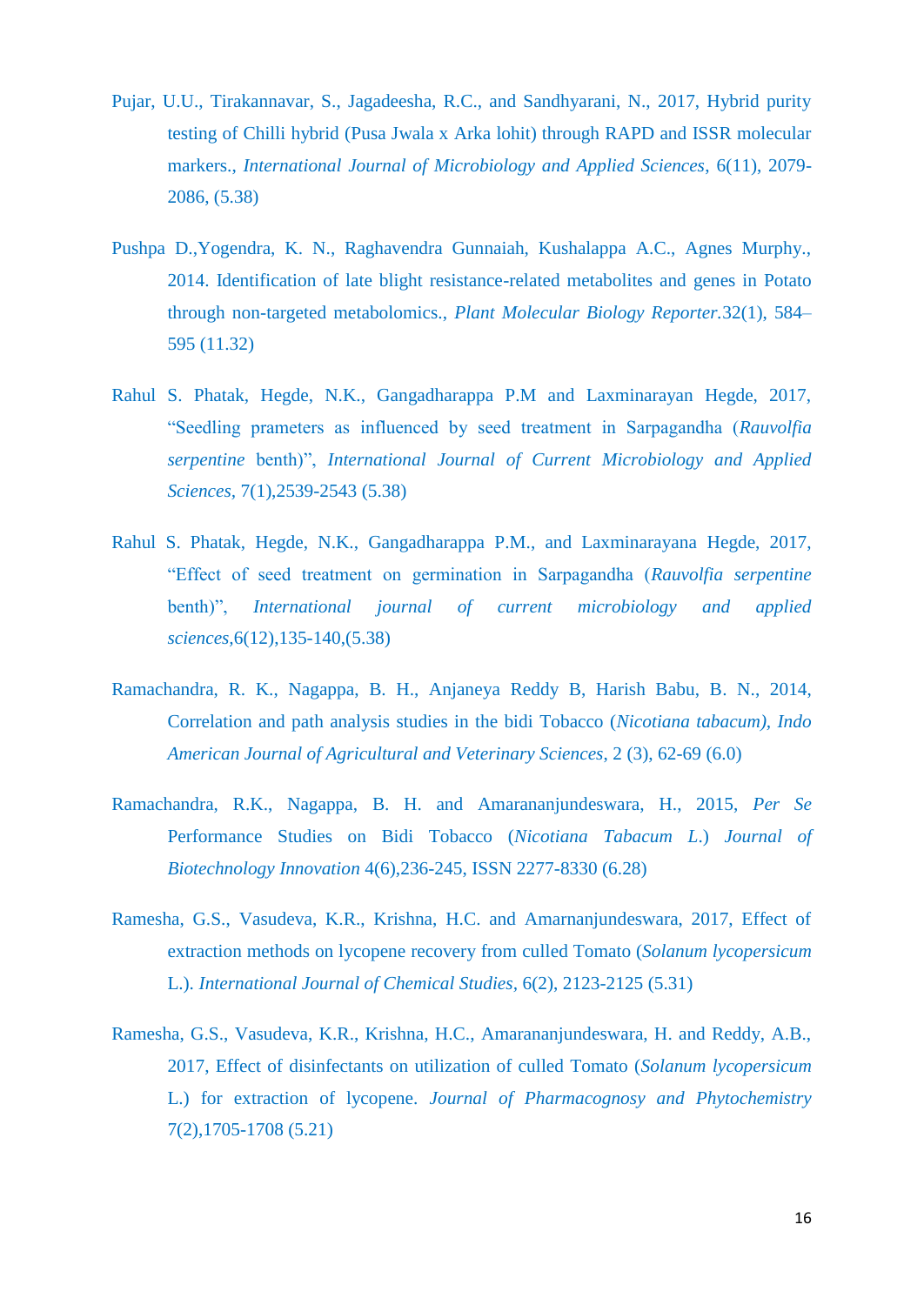- Rao, V. and Swamy, G.S.K., 2017, Evaluation of Strawberry *(Fragaria x ananassa* Duch.) genotypes for morphological characters under shade house. *International Journal of Current Microbiology and Applied Sciences,* 6(9), 1861-1864 (5.38)
- Rao, V., and Swamy G.S.K, 2017, Performance of Strawberry (*Fragaria x ananassa* Duch.) genotypes for yield and quality parameters, *International Journal Current Microbiology and Applied sciences*, 6(9), 1904-1908, (5.38)
- Ravi, C.S., Basavaraj Hadapad, Raviraja Shetty, G., Shivaprasad, M., Hima Bindu, Maruthi Prasad B.N., and Devaraju, 2018,Evaluation of Velvet bean (*Mucuna pruriens* L.) genotypes for growth, yield, L-dopa content and soil Nitrogen fixation in Rubber plantation under Hill zone of Karnataka. (5.21)
- Rekha H. Hallur, Shantappa T, Archana A. M and Jagadeesha R. C, 2014, Pollen storage conditions and pollination with stored pollens on fruit set, seed yield and quality in Okra hybrid (*Abelmoschus Esculentus* (L.) Moench.), *International Journal of Advanced Research*, 4 (7), 1567-1571 (5.36)
- Rekha, H. Hallur, Shantappa Tirakannanavar, Shivanand, B. and Jagadeesha, R.C., 2014, Genetic variability, heritability and genetic advance in Okra biparental progenies, *International Journal of Advanced Research.* 3(4),1199-1203 (5.36)
- Sandhya, G.C., Hipparagi, K., Mushrif, S.K., Ganur, A. and Sampath, P.M., 2018, Studies on Influence of Post shooting sprays on Nitrogen and Potassium on Quality Attributes of Banana cv. Grade Naine *International Journal of Current Microbiology and Applied Sciences*.,(2018) 7(3),3368-3375 (5.38)
- Sandhya, G.C., Kulapati Hipparagi, Patil, S.N. Sadanand Mushrif and Sarvamangala Cholin, 2016, Effect of post shooting spray of Nitrogen and Potassium on bunch characters and fruit yield of Banana cv. Grand Naine, *The Bioscan*,11(4),2453 2456 (5.26)
- Sangeeta Kurer, B., Patil, D.R., Kantesh Gandolkar, Mesta, R.K., Nagaraj, M.S., Nadaf, A.M., and Prakash, D.P., 2017, Response of Pomegranate to different organic manures under Northern Dry zone of Karnataka, India. *International Journal of Current Microbiology and Applied Sciences,* (2017) *6*(11), 86-90 (5.38)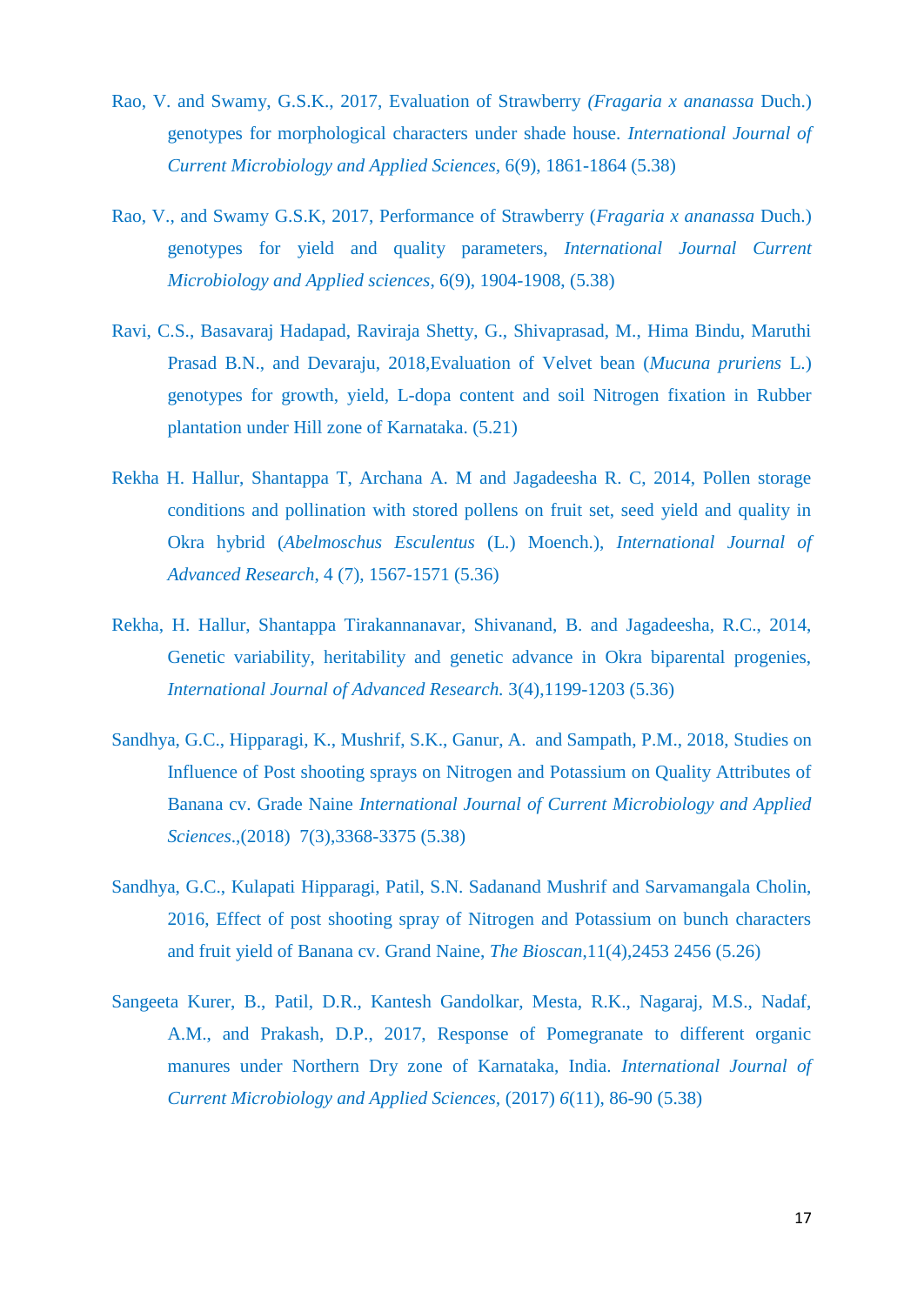- Sanjeevraddi G. Reddi, Patil, D.R., Maheshwarappa H.P., Arulraj, S., Mastana Reddy B.G., and Chandravathi B., 2013, Evaluation of African Oil palm germplasm for drought tolerance, *Journal of Plantation Crops*, 42 (2),170-174 ( 5.54)
- Santhosha, G.R., Evoor, S., Gasti, V.D., Prabhuling, G., Rathod, V.D., and Mulge, R., 2017, Genetic variability studies in Cluster bean [*Cyamopsis tetragonaloba* (L.)Taub.], for growth, yield and quality parameters, *Legume Research*, 40 (2), 232-236 (6.15)
- Satish, K. S., Shirol, A., Swamy, G. S. K. Chavan, M., Praveen, J., and Krishnamurthy G.H., 2016, Physiological investigation on growth and yield of Sapota [*Manilkara achras* (MILL.) Fosberg], *International Journal of Advanced Research.* 4(12), 2290-2299 (5.36)
- Shivaji Kallappa Duradundi, Gasti, V. D., Ravindra Mulge, Kerutagi, M. G., Deelipkumar A Masuthi, 2018, Heterosis studies in Muskmelon (*Cucumis melo* L.) for growth, earliness and yield traits, *International Journal of Chemical Studies*,(5.31)
- Shivakumar, Gangadharappa,P.M., Jagadeesh, R.C., Ravindra Mulge and Swamy, G.S.K, 2015, Storage behaviour of Onion genotypes under ambient conditions. Ecology, Environment and Conservation, 21(4), 2061-2065 (5.02)
- Shivaprasad, S, Umesha, K, Malikarjuna Gowda, A P, Shivapriya, M, Ramegowda, G K, Mohankumar, S, 2018, Performance of Fennel varieties for quality attributes under Eastern dry zone of Karnataka, *Journal of Pharmacognosy and Phytochemistry*, SP-3, *pp-*147-149 (5.24)
- Shweta Konnur, Umesha K, Maruthi Prasad B.N., Shivashankara, K.S., Dayamani, K.J., Shivanna M, Patil, S.V., and Pavankumar, D.S., 2018, Integrated nutrient management in Garden rue (*Ruta graveolens L*.), *Journal of Pharmacology and Phytochemistry.* SP3. 443-446. (5.21)
- Somu, R., Mesta, R.K., Mansur, C.P., Hipparagi, K. and Kiran Kumar, K.C., 2018, Survey for the incidence of wilt of Pomegranate in major Pomegranate growing district of Karnataka. *Journal of Entomology and Zoology Studies*, 6(1), 390-399 (5.53)
- Soumya M. Garasangi, Athani, S. I., Hipparagi Kulapati, Allolli, T. B., Gopali, J. B., and Mallikarjun Awati, 2018, Studies on bunch feeding on yield, post-harvest parameters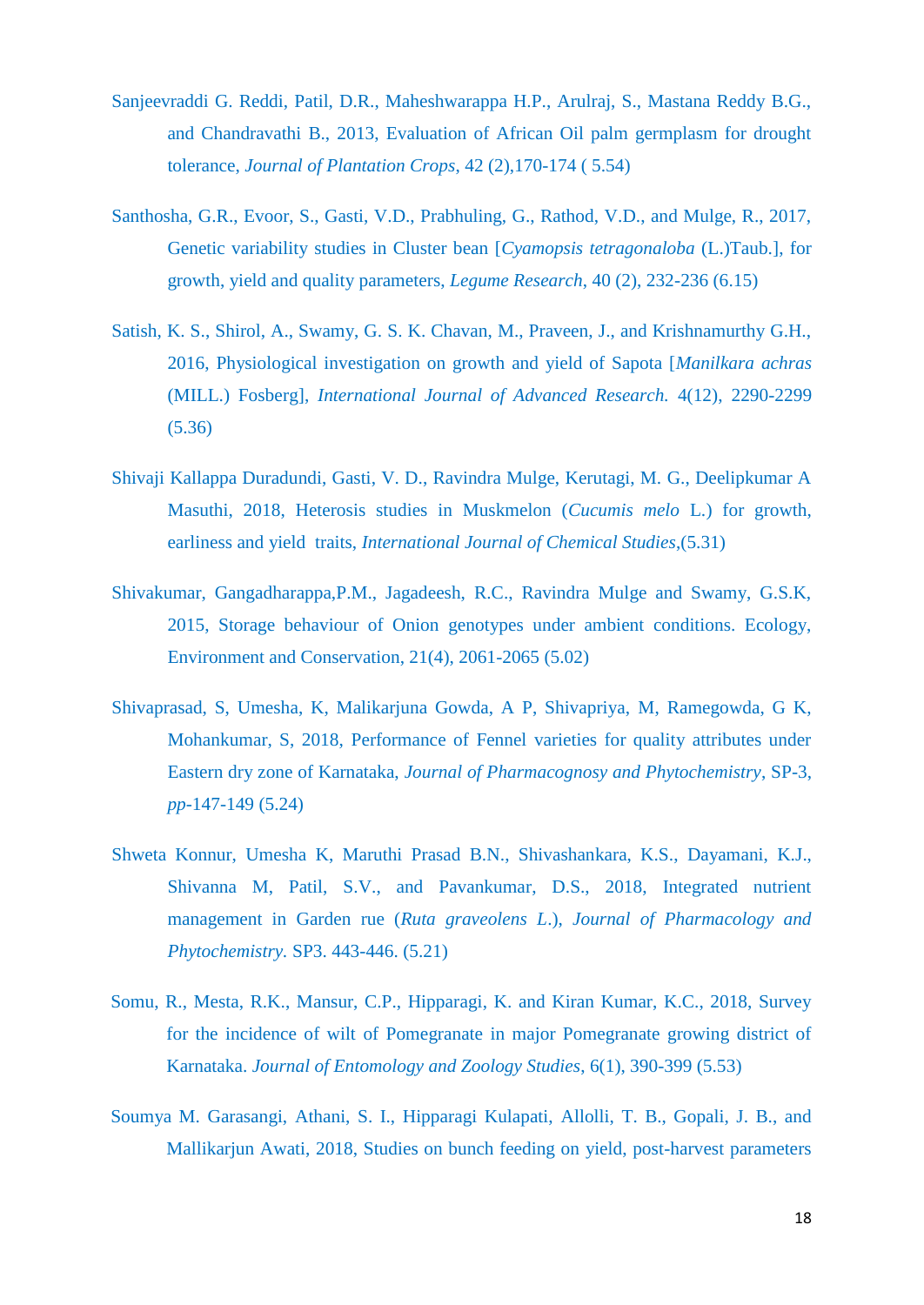and B:C ratio in Banana cv. Rajapuri (*Musa* AAB). *International Journal of Current Microbiology and Applied Sciences,* 7(2), 3118-3123.

- Suhasini S. Pattar, Kulapati Hipparagi, Biradar, I. B., Patil, S. N., Suma, R., Mallikarjun Awati, and Arunkumar Kamble, 2018, Effect of integrated nutrient management on yield parameters of banana cv. Rajapuri. *International Journal of Current Microbiology and Applied Sciences*, 7(1) 2986-3000 (5.38)
- Vandana, A.K., Suresh, G. J., and Swamy,G.S.K., 2016, Impact of Calcium Chloride on prestorage treatment of Sapota (*Syzygium cumini* skeels) fruits under cold storage, *The Bioscan* 10(1),199-202 (5.26)
- Veeresha, S.M. Shantappa Tirakannanavar, Dileep Kumar Masuti, Jagadeesh R.C., Ratnakar M. Shet, and Harshavardhan Gowda, V., 2018, Effect of time of pollination and period of pollen storage on seed yield and quality of Brinjal hybrid (*Solanum melongena* L.),*International Journal of Current Microbiology and Applied Sciences, 7*(7), 1783-1791,(5.38)
- Venkat Rao and Swamy, G. S. K., 2017, Evaluation of Strawberry (*Fragaria* x *ananassa*  Duch.) genotypes for morphological characters under shade house,*International Journal Current Microbiology and Applied sciences,* (2017) 6(9), 1861-1864, (5.37)
- Venkat Rao and Swamy,G. S. K., 2017, Performance of Banana cv. Grand Naine (AAA) for direct bunch feeding of Major and Micronutrients on Bunch Yield, *International Journal Current Microbiology and Applied sciences,* 6(11),1577-1581, (5.37)
- Vidya, A, Swamy, G.S.K and Praveeenakumar, R, *2018,* Influence of Salicylic acid, growth regulators and organics on germination and graft take on Mango (*Mangifera inica* L) stones.*International Journal of Current Microbiology and Applied Sciences*, 7(8); 916-92, (5.38)
- Vinay, G. M., Chithiraichelvan, R. and Halesh, G. K., 2015, Nutrients changes during offseason flowering in Custard Apple (*Annona squamosa* L.) cv. Balanagar induced by pruning and defoliation. *The Bioscan,* 1605-1610, 10(4) (5.26)
- Yellesh Kumar, H,S, Kulapathi Hippargi, Swamy, G.S.K, Hemavathi, G.N, Sadashiv Nadukere and Kantharaju, Y, 2018, Studies on seed viabilty and its effect on